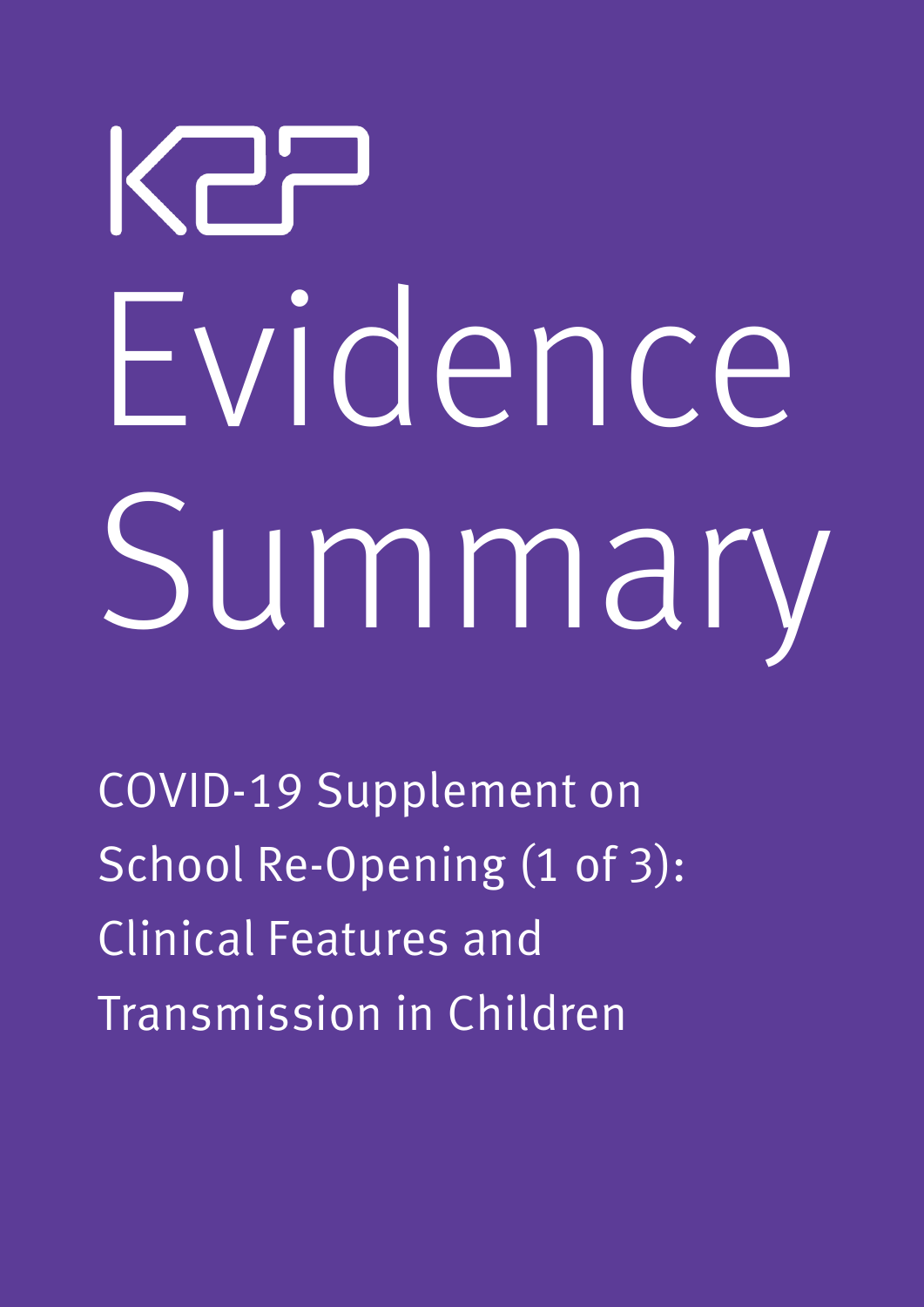## K2P Evidence summaries

use global research evidence to provide insight on public health priority topics that are ambiguous and have important uncertainty. This document informs policymakers and other stakeholders by synthesizing the best available evidence and presenting its relevance to local contexts. Evidence summaries do not provide recommendations but rather articulate evidence in a clear, objective and factual manner.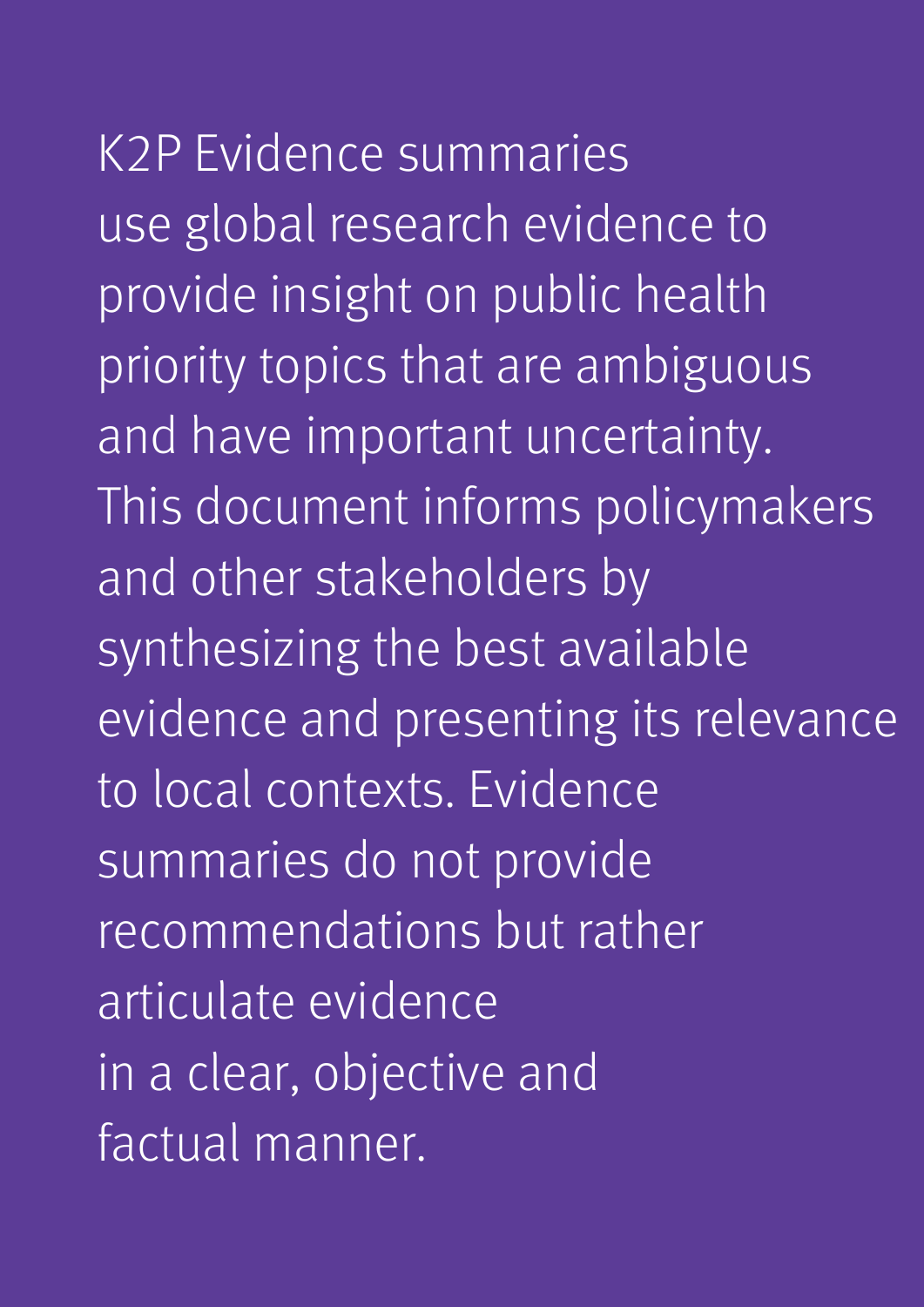## Kap Evidence Summary





Synthesis of evidence on a priority question or topic



Local context





Does not provide recommendations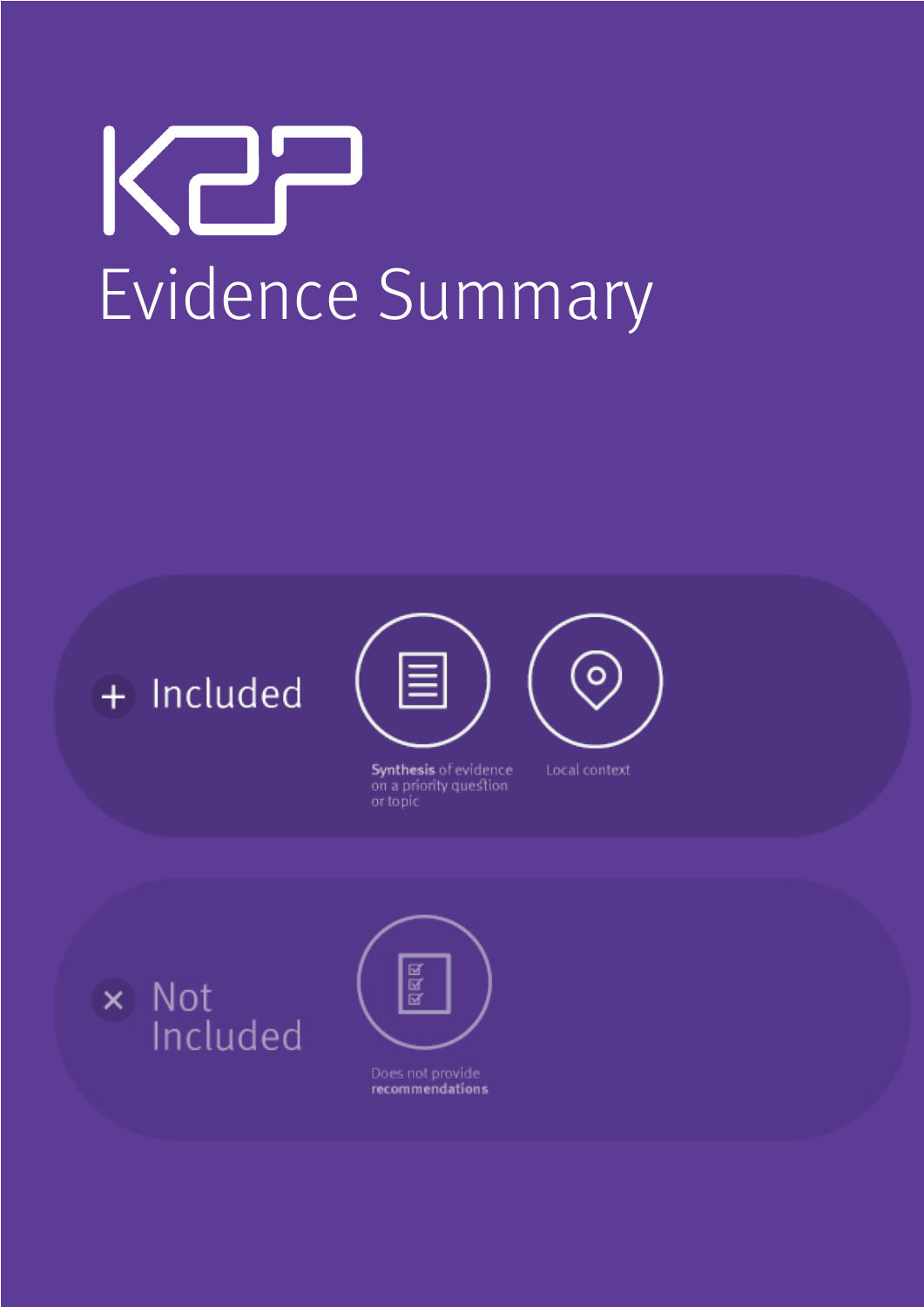

**Faculty of Health Sciences** Knowledge to Policy | K2P | Center

**K2P Evidence Summary**

## COVID-19 Supplement on School Re-Opening (1 of 3): Clinical Features and Transmission in Children

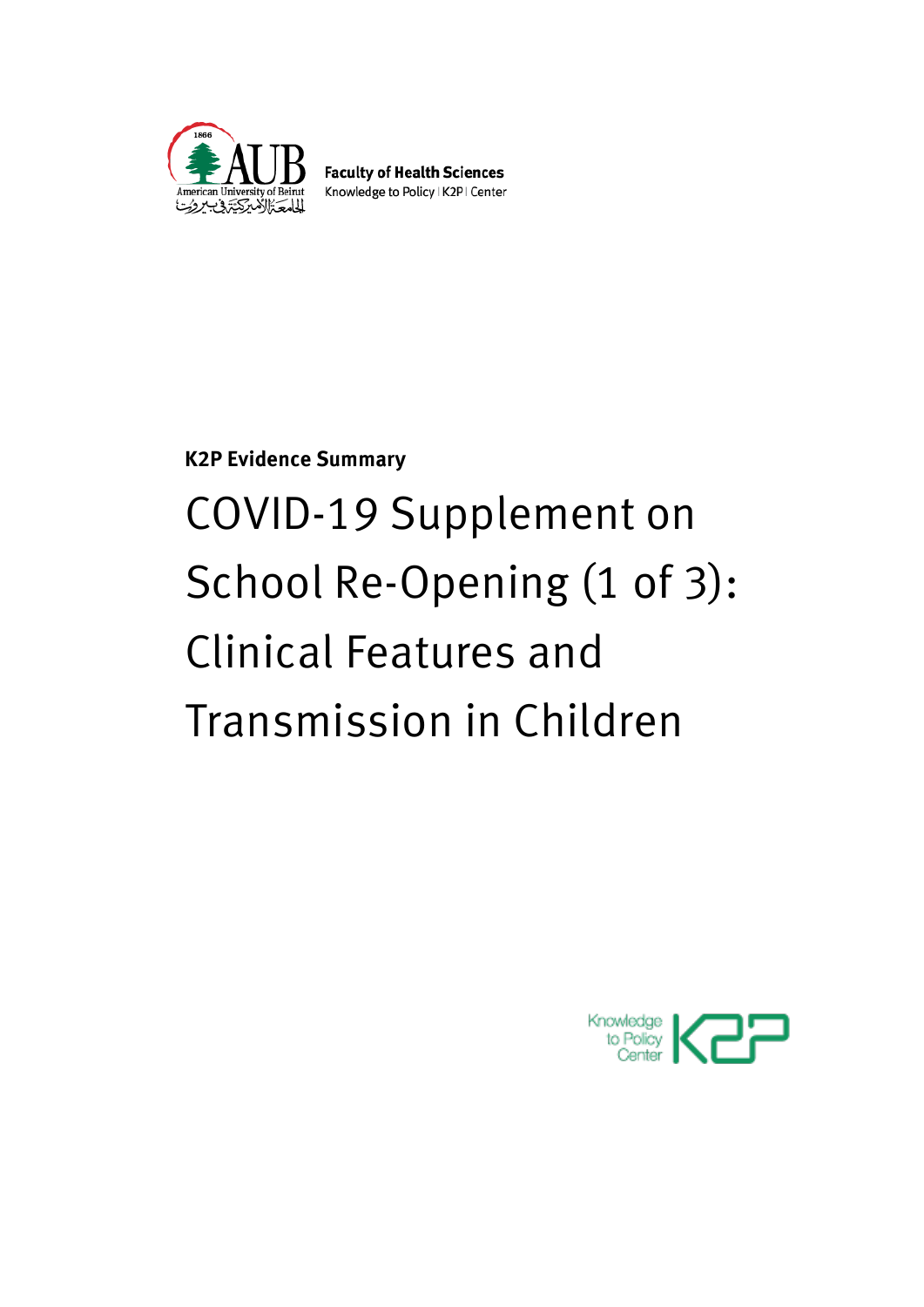## **Authors**

Racha Fadlallah, Diana Jamal, Najla Daher, Reem Masri, Nour Hemadeh

### **Merit Review**

The K2P Evidence Summary undergoes a merit review process. Reviewers assess the evidence summary based on merit review guidelines.

## **Acknowledgement**

We would like to acknowledge Aya Harb for her support with referencing.

### **Citation**

This K2P Evidence Summary should be cited as *Fadlallah R., Jamal, D., Daher, N., Masri R, Hemadeh, N. K2P COVID-19 Series: Supplement on School Re-Opening (1 of 3): Clinical Features and Transmission in Children. Knowledge to Policy (K2P) Center, Beirut, Lebanon, September 14, 2020*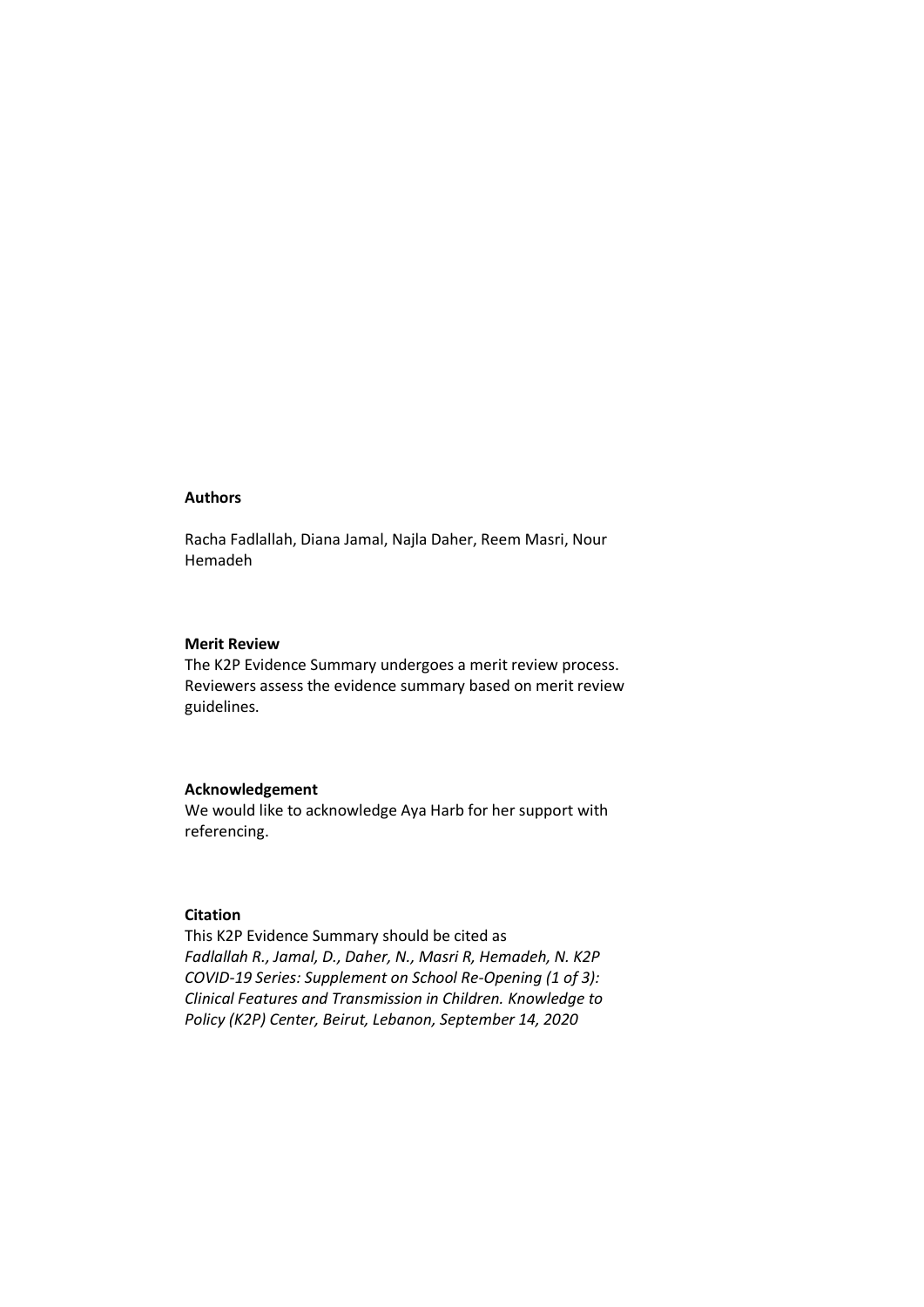## **Contents**

| <b>Key Messages</b>                                               | 8  |
|-------------------------------------------------------------------|----|
| <b>Preamble</b>                                                   | 13 |
| <b>Clinical Features and Transmission of COVID-19 in Children</b> | 14 |
| <b>Implications</b>                                               | 24 |
| <b>References</b>                                                 | 26 |
| Annexes                                                           | 30 |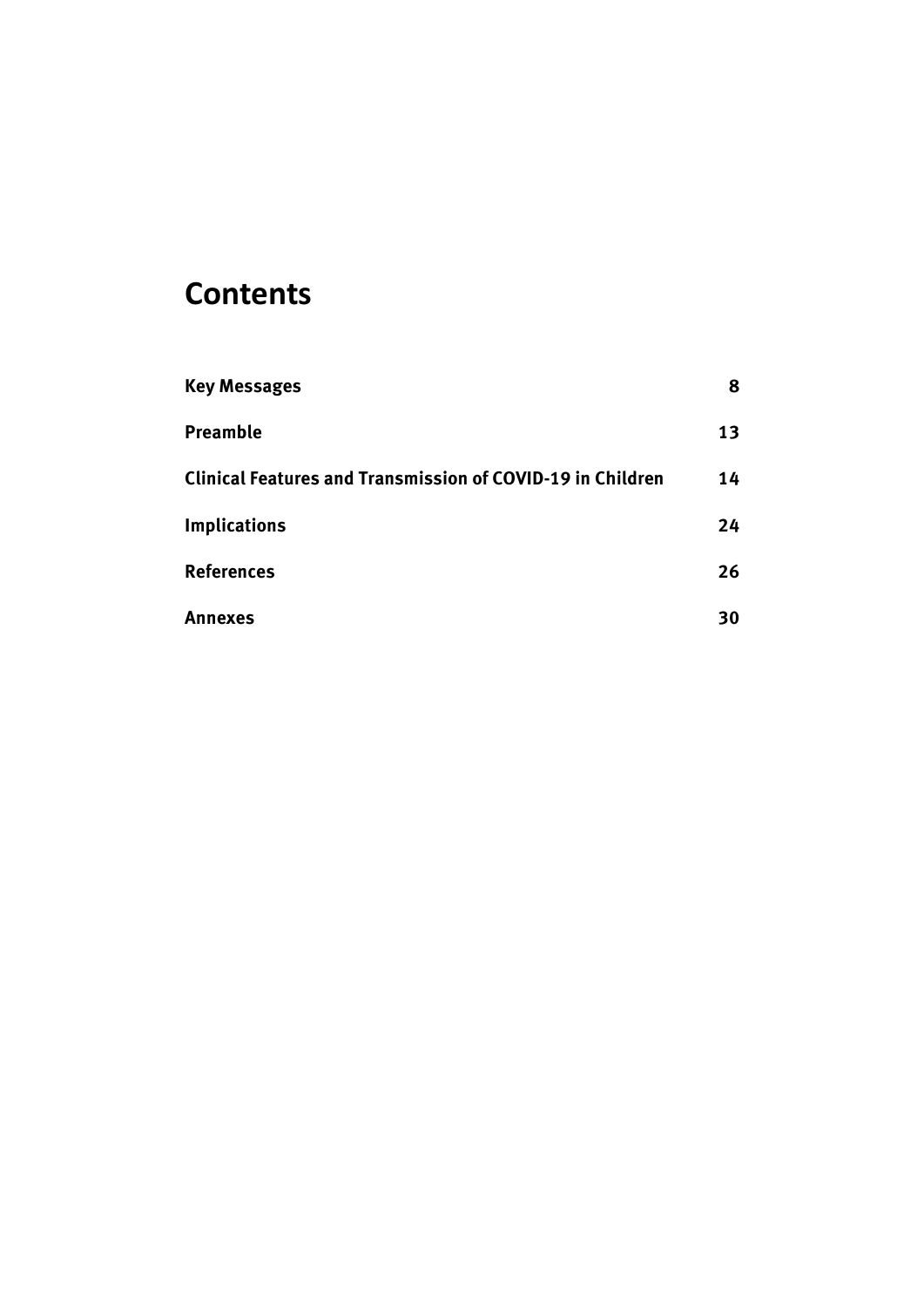# Key Messages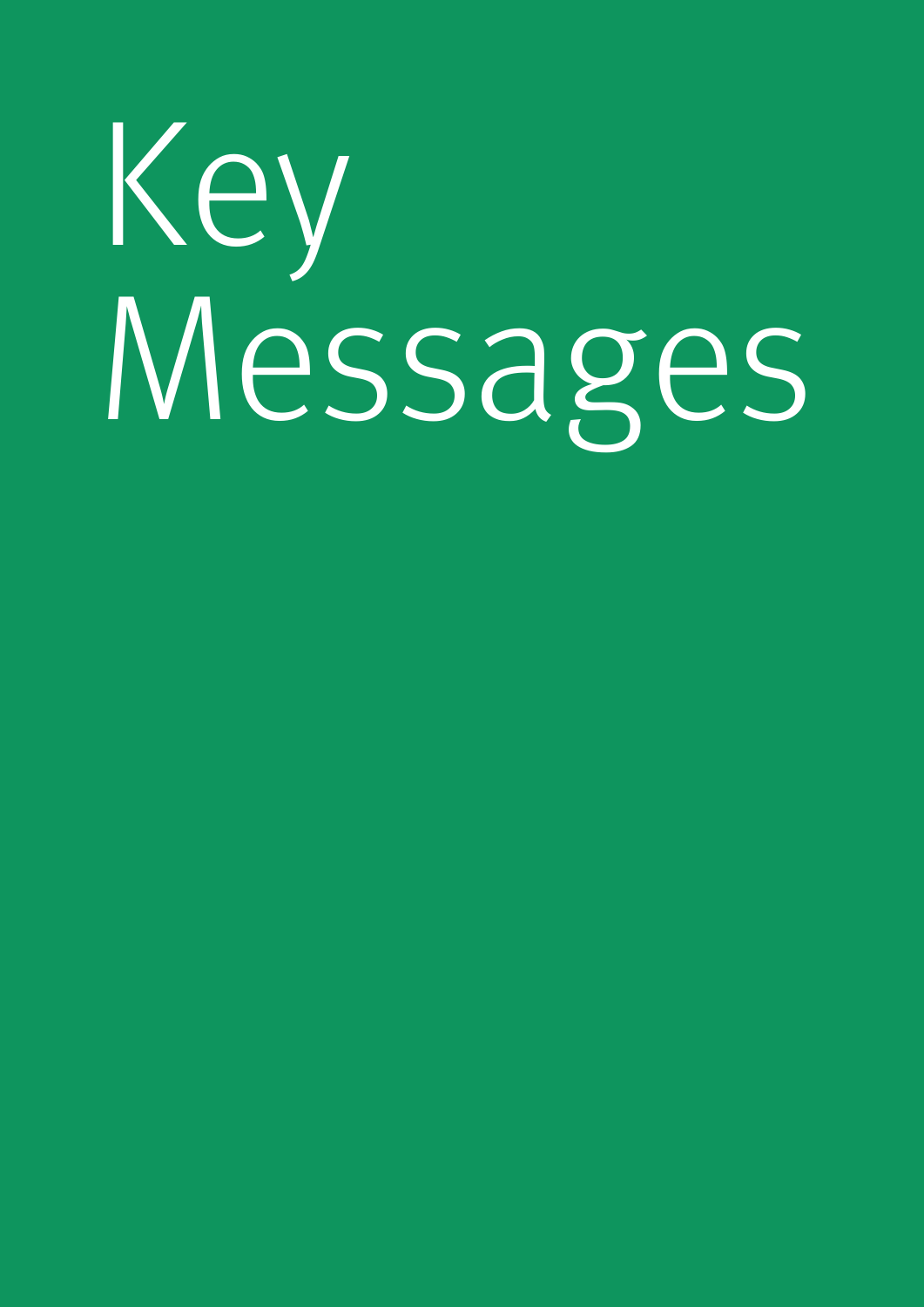## **Key Messages**

<span id="page-7-0"></span>As schools plan for re-opening, understanding the role children play in the coronavirus infectious disease 2019 (COVID-19) pandemic is critical. This evidence summary provides an overview of the clinical features and transmission of COVID-19 in children based on the latest research evidence.

## **Clinical Features**

- → While COVID-19 affects all age-groups in children, children are affected less severely than adults with a considerably lower burden of morbidity and mortality compared to adults
- → Majority of infected children present with mild to moderate symptoms or are asymptomatic (i.e. go undetected)
- → Very few children become critically ill. Children with co-morbidities appear more likely to suffer from complications.
- → Some children may develop multisystem inflammatory syndrome (MIS-C) with severe illness
- → Death in children due to COVID-19 is rare

## **Susceptibility of children to infection with SARS-CoV-2**

- → Currently available evidence suggests that children may be less susceptible to infection with SARS-CoV-2 compared to adults
- → While the reason why COVID-19 seems to affect children less often and less severely than adults is not yet fully understood, emerging evidence suggests that the expression of SARS‐CoV‐2 receptor ACE2 protein is lower in younger children and starts to increase in later childhood

## **SARS-CoV-2 Viral load and shedding in children**

Emerging data on SARS-CoV-2 viral load and shedding suggests the following:

- → Infected children of all ages (including mildly symptomatic and asymptomatic) can carry high SARS-CoV-2 viral loads
- → Infected children may have viral loads similar to (or slightly higher than) adults, indicating that children shed SARS-CoV-2 RNA (whether viable or not) in a similar manner to adults
- → SARS-CoV-2 RNA has been identified in the stools (i.e. fecal samples) of children and seems to be present in the stools for a longer time than in the respiratory tract (upper airways) of children
- → Presence of SARS-CoV-2 RNA in children's respiratory or gastrointestinal specimens does not necessarily equate to infectiousness as viral load is a proxy measurement of infectivity (the latter which also depends on the viability of the virus)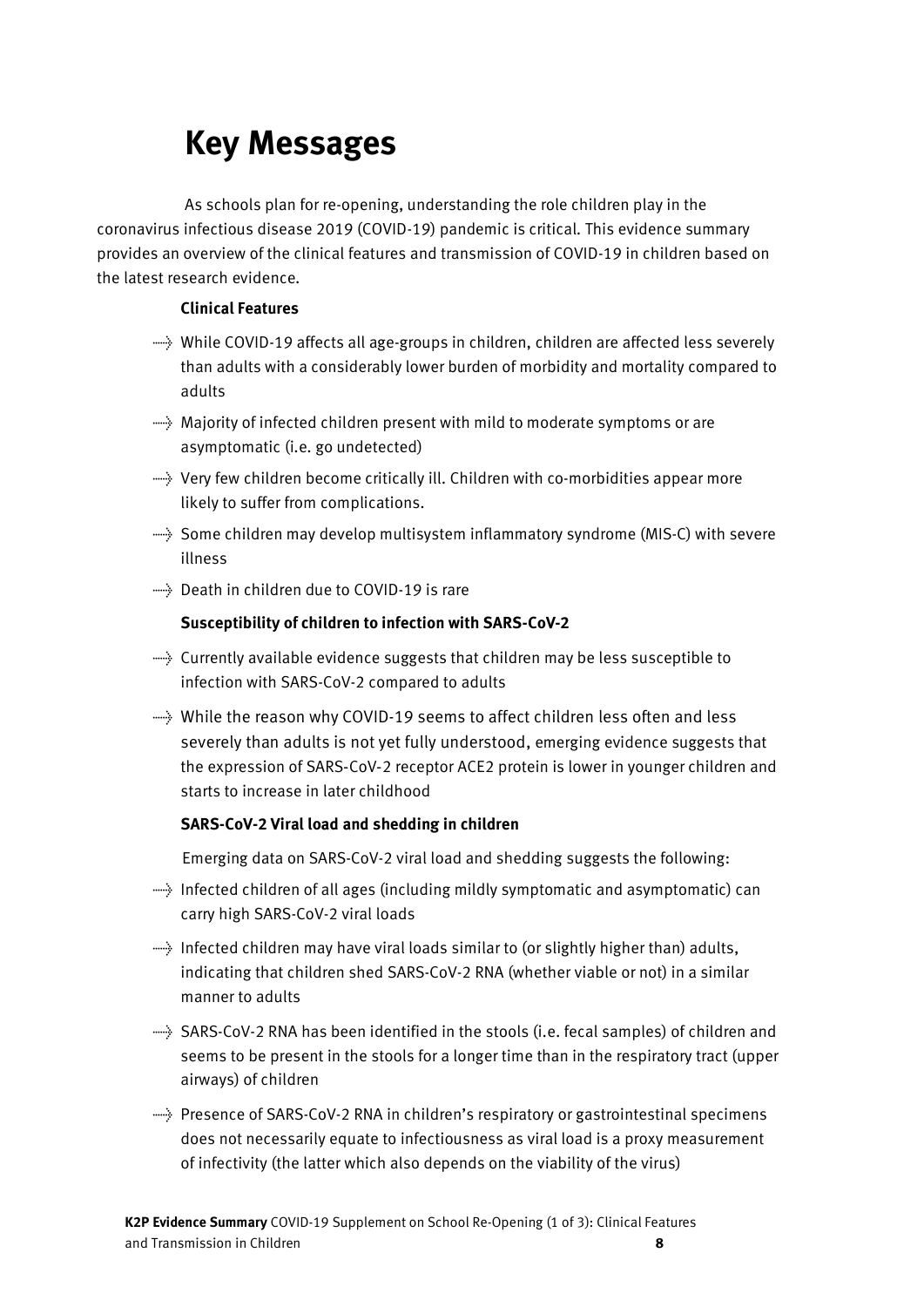→ Clinical significance of viral shedding, particularly through gastrointestinal tract, remains unclear, highlighting the need for further investigation

## **Role of children in transmission**

- → Transmission of SARS-CoV-2 from children occurs; however, currently available evidence suggests that transmission mainly takes place between adult peers and from adult family members to children
- → Household transmission studies showed that children were much less likely to be the index case (however, many of the studies involved testing symptomatic household contacts and may have missed asymptomatic infections)
- → Data on COVID-19 in schools is scarce, especially that many schools have been closed in response to the pandemic; in settings where schools remained open or using data prior to closures, there is little evidence of significant outbreaks or major transmission into community
- → Existing data, so far, suggests that children are not the primary drivers of SARS-CoV-2 transmission or outbreaks in school settings
- → While few significant outbreaks of COVID-19 have been reported, they may be difficult to detect because many infected children do not develop symptoms. Outbreaks involving staff-to-staff transmission were most common, while transmission between staff and students were less common and student-to-student transmission were least common
- → Most of the studies investigating school settings emphasized the importance of low community transmission and the application of physical distancing, hygiene and other measures to restrict the spread of the virus in schools
- → Improved understanding of pre-symptomatic and asymptomatic infection is needed to determine the extent to which children play a role in onward transmission of COVID-19

## **Implications**

- → There are still important uncertainties about spread of SARS-CoV-2 in children.
- → From the currently available evidence, it appears that children, to date, are not substantially contributing to the household or school transmission of SARS-CoV-2. However, given that transmission dynamics change and are affected by other interventions, the current evidence base will evolve as countries continue to lift certain restrictions (initially implemented with lockdown). In many of the countries included in this document, those restrictions were still in place when educational activities resumed in schools.
- → Reopening of schools in Fall 2020, alongside easing of other restrictions highlights the need to exercise vigilance (by governments, schools, communities, households) and closely monitor, measure and assess changes in the number of COVID-19 cases, to prompt immediate action according to the most updated evidence.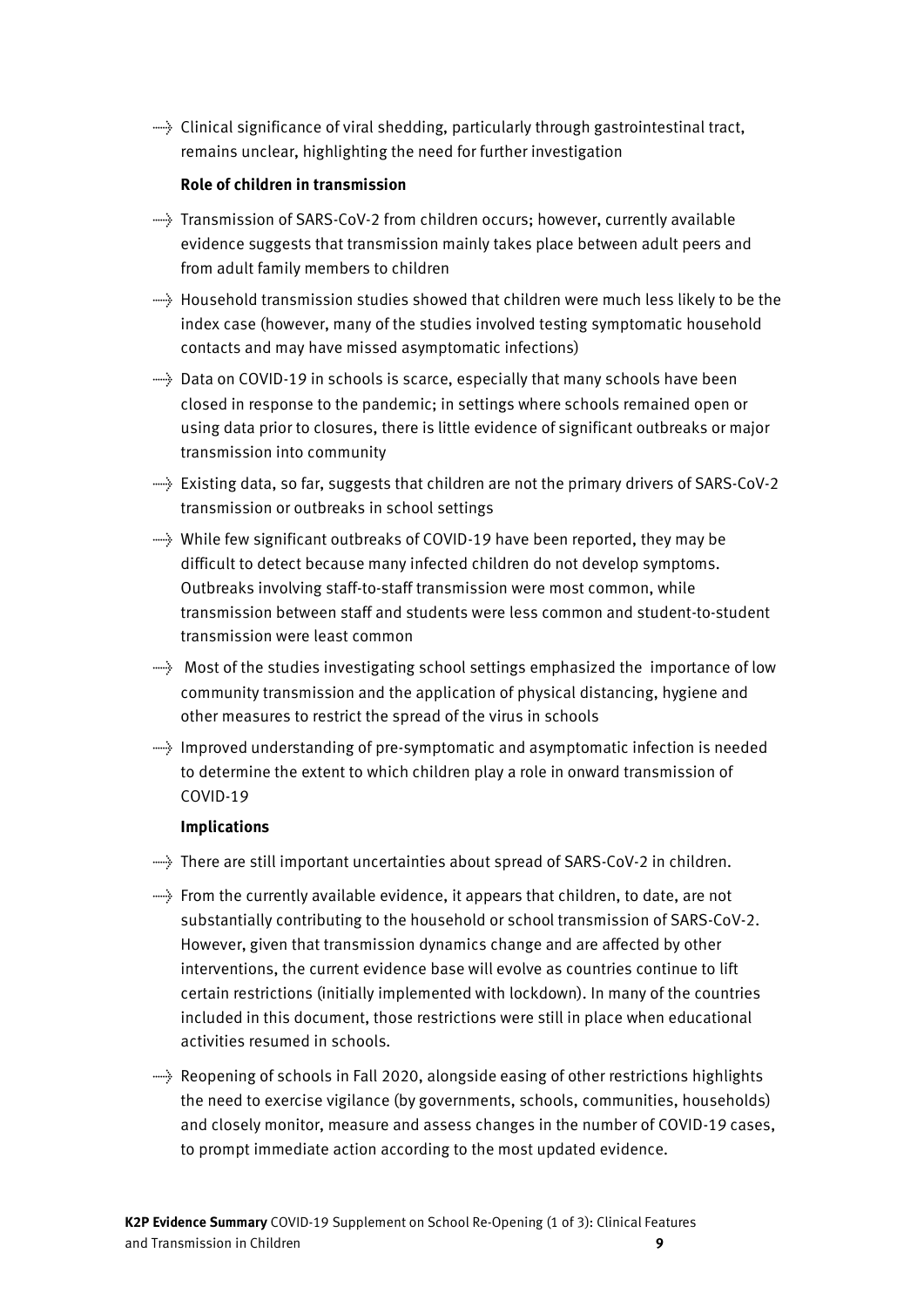## الرسائل الرئيسية

بينما تتحضر المدارس لإعادة فتح أبوابها، من المهم فهم الدور الذي يلعبه الأطفال فس جائحة كوفيد-19. يقدم ملخص الأدلة هذا نظرة عامة على الخصائص السريرية لكوفيد-19 وسبل انتقاله لدى الأطفال بناءً على أحدث األدلة العلمية.

## **الخصائص السريرية**

- ← بينما يطال كوفيد-19 جميع الفئات العمرية لدى الأطفال، الا أن تأثُّر الأطفال بهذا الوباء يأتى أقل حدة من البالغين، مع نسبة إصابة ووفيات منخفضة مقارنة بالبالغين
- ُيظهر معظم األطفال المصابين بكوفيد،19- أعراض خفيفة إلى متوسطة، أو بدون أعراض حتى )أي ال يتم تشخيصهم(
	- عدد قليل من األطفال تكون إصابتهم بكوفيد19- خطيرة. حيث يظهر أن األطفال الذين يعانون من أمراض أخرى، أكثر عرضة للمضاعفات
- قد يصاب الأطفال الذين يعانون من كوفيد-19 بمتلازمة الالتهاب متعدد الأجهزة (MIS-C) بشكل حاد )
	- من النادر وفاة طفل بسبب كوفيد19-

## **تعرض األطفال لإلصابة بفيروس كورونا المستجد**

- نشير الأدلة والبراهين العلمية المتاحة إلى أن الأطفال أقل عرضة للإصابة بفيروس كورونا المستجد → تشير الأدلة مقارنة بالأشخاص البالغين
- في حين أن سبب تأثير كوفيد19- الخفيف وقليل الخطورة على األطفال، مقارنةً بالبالغين، ال يزال غير مفهوم بشكل كامل بعد، تشير الأدلة العلمية المستجدة إلى أن بروتين ACE2، وهو مستقبل لفيروس كورونا المستجد، موجود بنسب أقل لدى الأطفال الأصغر سنًا ويزداد فس مراحل الطفولة اللاحقة

## **الحمل الفيروسي لكوفيد19- وإفرازه**

تشير البيانات العلمية المستجدة عن نسبة وجود الفيروس في الجسم وإفرازه إلى ما يلي:

- $\rightarrow$ يمكن للأطفال من جميع الأعمار حمل نسب عالية من  $\rightarrow$ فيروس كوفيد19- في أجسامهم
- $\rightarrow$  قد يكون لدى الأطفال المصابين، حمل فيروسي لكوفيد-19  $\rightarrow$ مماثل للحمل الفيروسي لدى البالغين )أو بنسب أعلى قليلاً)، ما يشير الى أن الأطفال يطلقون الحمض النووي الريبس الفيروسس (RNA) (سواء كان قابلاً للحياة أم ل*ا*) بطريقة مماثلة للبالغين
- $\rightarrow$ تم تحديد الحمض النووي الريبس (RNA) لفيروس كورونا في براز الأطفال ويبدو أنه يستقر فم البراز لفترة أطول من مدة وجوده فم الجهاز التنفسص للأطفال

الحمل الفيروسي يعني كمية الفيروس فم عينة اختبار مأخوذة من المريض. بالنسبة لـ كوفيد،19- هذا يعني عدد الجينومات الفيروسية التي تم الكشف عنها في مسحة البلعوم الأنفس من المريض، أي في فحص الـ PCR. أما إفراز الفيروس فهي عملية إطالق الفيروس من جسم الشخص المصاب )ممكن عبر النفس، السعال، العطس،البراز، وغيرها...(

> $\rightarrow$  إن وجود الحمض النووي الريبص (RNA) لفيروس كورونا في عينات الجهاز التنفسس أو الجهاز الهضمس للأطفال لا يعنس العدوى لأن نسب الحمل الفيروسس ليست مقياساً لإمكانية نشر أو نقل الفيروس (حيث ترتبط نسب الحمل الفيروسي بحيوية الفيروس).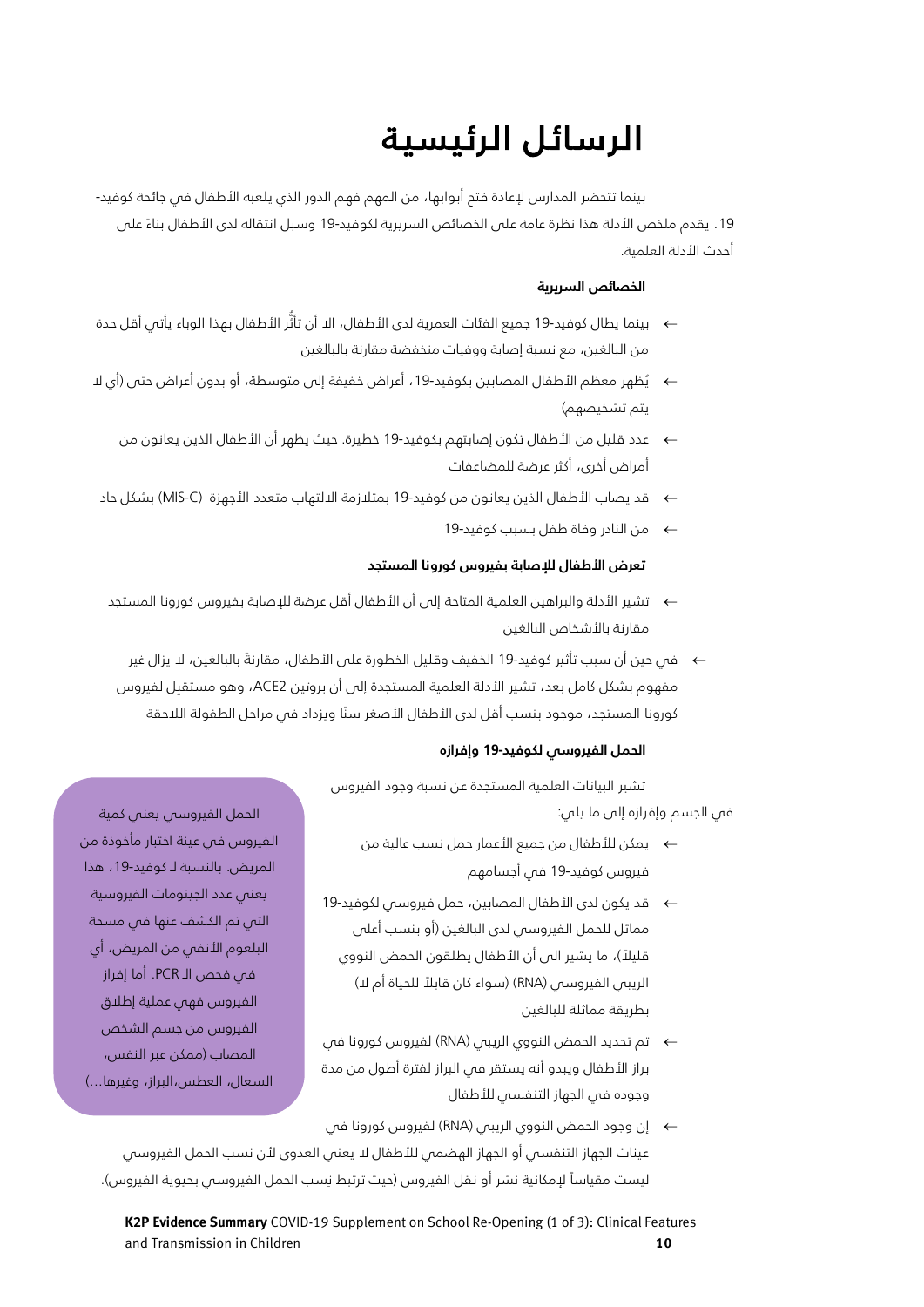التفسير السريري لعملية إفراز فيروس كورونا )إطالق الفيروس من الجسم(، خاصة عبر الجهاز الهضمي، ال يزال غير واضح، ما يظهر الحاجة إلى المزيد من البحوث

## **دور األطفال في عملية انتقال العدوى**

- ← يمكن للأطفال أن ينقلوا فيروس كورونا المستجد، ومع ذلك، تشير الأدلة والبراهين العلمية الموجودة حالًيا إلى أن انتقال العدوى يحدث بشكل أساسي بين أفراد بالغين، ومن أفراد أسرة بالغين إلى األطفال
- أظهرت دراسات حول انتقال العدوى في المنازل، أن األطفال نادًرا ما يكونون هم الحالة األولى أو الأساسية (على الرغم من أن العديد من الدراسات تضمنت اختبار أفراد العائلة فى المنزل التى تظهر عليهم الأعراض، وبالتالي، ربما فاتها الأفراد الذين لا تظهر عليهم أعراض)
- ال بد من اإلشارة الى أن األدلة العلمية الخاصة بكوفيد19- في المدارس قليلة، خصوصًا وأن العديد من المدارس قد أغلقت أبوابها استجابةً للوباء؛ أما في الأماكن التي ظلت فيها المدارس مفتوحة (أو من البيانات المتوفرة قبل إغلاق المدارس) ، فالأدلة التي تشير الى حدوث حالات تفشي كبيرة او نقل العدوى الى المجتمع قليلة
	- ← تشير البيانات المتاحة حالياً إلى أن الأطفال ليسوا المحركين الأساسيين لانتقال أو تفشى فيروس كورونا المستجد في المدارس.
- في حين تم الإبلاغ عن عدد قليل من حالات تفشي كوفيد-19 بين الأطفال، إلا أنها تحدث (وقد يكون من الصعب تشخيصها بسبب النقص النسبى فى الأعراض بين الأطفال المصابين). كانت حالات التفشص بين الموظفين هم الأكثر شيوعًا، بينما كان انتقال العدوى بين الموظفين والطلاب أقل شيوًعا، أما إنتقال العدوى من طالب إلى طالب، فكان األقل شيوًعا.
	- أكدت معظم الدراسات التي تبحث في البيئات المدرسية على أهمية انخفاض االنتقال المجتمعي للوباء وااللتزام بتدابير التباعد اإلجتماعي والنظافة وغيرها للحد من تفشي فيروس كورونا
- الا بد من تطوير فهم المدارس للحالات في مرحلة ما قبل الأعراض (pre-symptomatic) والحالات التي ال تظهر أعراض )asymptomatic )لتحديد إلى أي مدى يلعب األطفال دوًرا في عملية انتشار فيروس كوفيد19-

## **اإلنعكاسات**

- الا تزال الشكوك قائمة حول مدى انتشار فيروس كورونا لدى الأطفال  $\rightarrow$
- بناًء على األدلة العلمية الموجودة حالًيا، يبدو أن األطفال، حتى اآلن، ال يساهمون بشكل كبير في انتشار فيروس كورونا المستجد في المنزل أو المدرسة. ومع ذلك، نظًرا لتغّير ديناميكيات نقل العدوى وانتشارها، مع تغّير اإلجراءات والتدخّالت، فإن قاعدة األدلة العلمية الحالية ستتطور مع استمرار البلدان في رفع بعض القيود (التي تم تنفيذها مبدئيًا مع الإغلاق). في العديد من البلدان المذكورة في هذه الوثيقة، كانت هذه القيود لا تزال سارية عند استئناف الأنشطة التعليمية فى المدارس.
- إعادة فتح المدارس في خريف ،2020 بالتوازي مع تخفيف قيود أخرى، يسلط الضوء على الحاجة إلى توخص الحذر (من قبل الحكومات والمدارس والمجتمعات والعائلات) والمراقبة عن كثب وقياس وتقييم التغييرات في عدد حالات كوفيد-19، لاتخاذ إجراءات فورية وفقًا لأحدث الأدلة العلمية.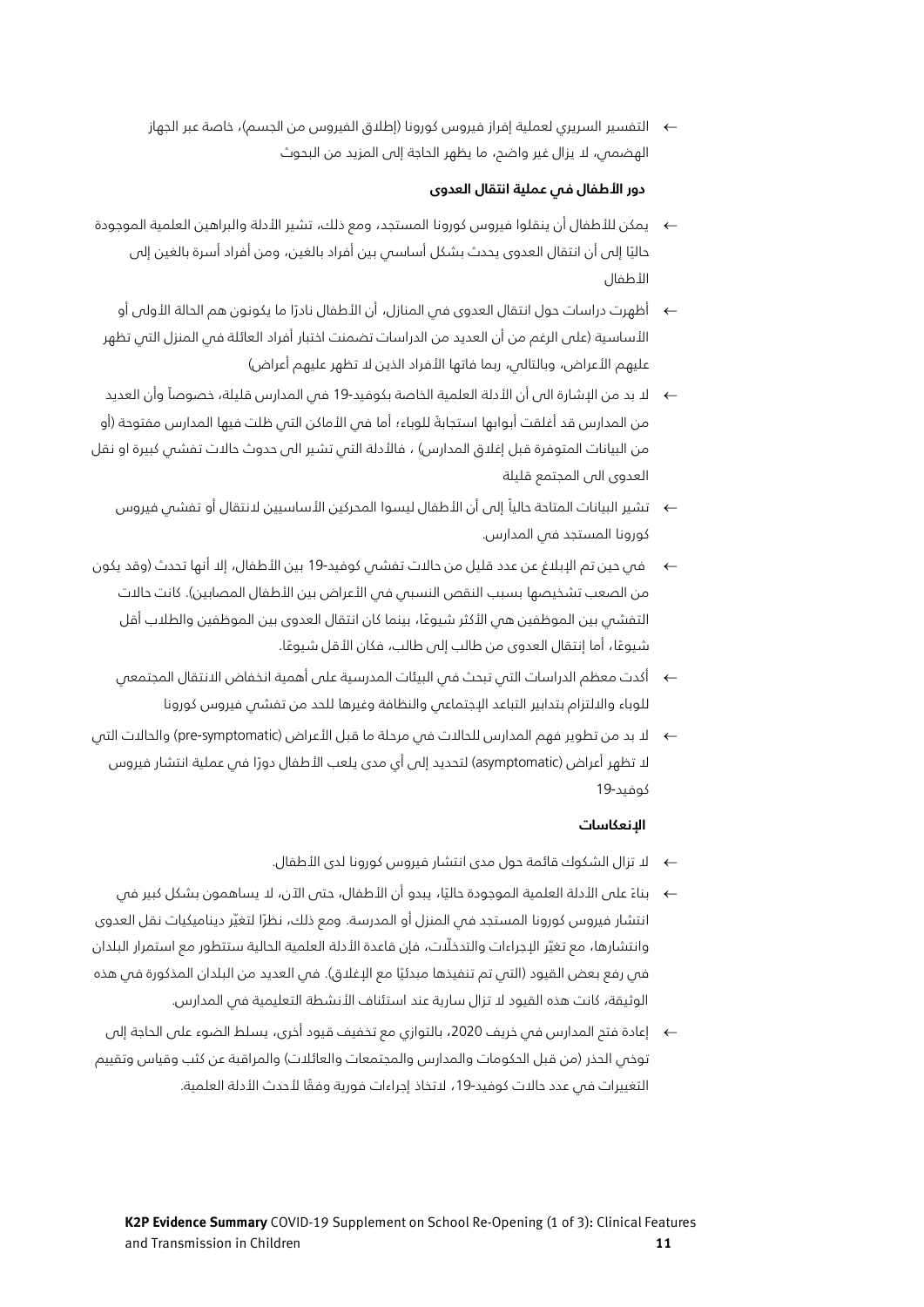# Content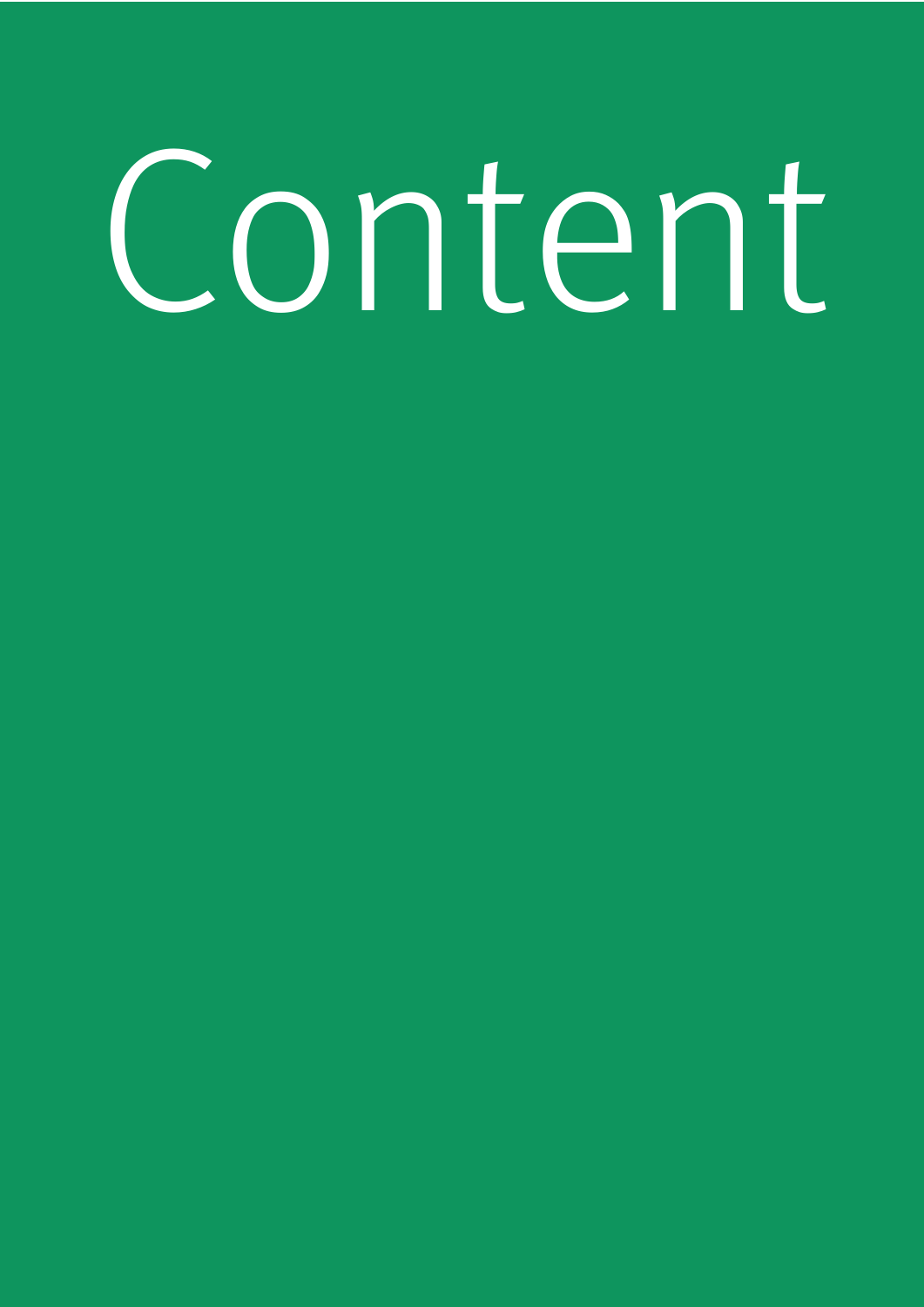## <span id="page-12-0"></span>**Preamble**

Worldwide, governments have temporarily closed educational institutions as part of broader efforts to control the spread of SARS-Cov-2. According to the United Nations Educational, Science and Cultural Organization (UNESCO), 193 countries had implemented country-wide school closures by April 1st 2020, affecting around 1.6 billion learners worldwide (more than 90% of the global student population) (8).

As governments look beyond containment to reopening economies and easing lockdown measures, the topic of school reopening has taken center-stage.

This K2P Evidence Summary provides an overview of the clinical features and transmission of COVID-19 in children based on the latest research evidence, which can assist policy makers, public health officials and the public in better understanding the role of children in COVID-19 transmission given its policy implications in relation to reopening schools. It constitutes the first product (out of three) within the Supplement on School Reopening launched as part of the K2P COVID-19 Series.

## **Search Strategy**

We ran the following search on PubMed (last updated September 7, 2020):

(coronavirus[TIAB] OR COVID-19[TIAB] OR SARS-COV-2[TIAB]) AND (school[TIAB] OR schools[TIAB] OR nursery[TIAB] OR nurseries[TIAB]). The search yielded 509 citations.

(viral load\*[TIAB] OR viral shed\*[TIAB]) AND (COVID-19 OR COVID19 OR SARS-COV-2[TIAB]) AND (children[TIAB]). The search yielded 34 citations.

We also searched Health Systems Evidence, Social Systems Evidence, and Google Scholar using variations of the terms "COVID-19" and "children".

Overall, we identified 40 relevant studies. These included 15 systematic reviews, 1 rapid review, 1 scoping review, 1 literature review, 18 single studies and 4 reports.

## **Background to Evidence Summary**

*A K2P Evidence Summary uses global research evidence to provide insight on public health priority topics that are ambiguous and have important uncertainty. This short document informs policymakers and other stakeholders by synthesizing the best available evidence and presenting its relevance to local contexts.* 

*Evidence summaries do not provide recommendations but rather articulate evidence in a clear, objective and factual manner.*

**The preparation of this K2P Evidence Summary involved the following steps:**

- *1) Identifying and selecting a relevant topic according to K2P criteria.*
- *2) Appraising and synthesizing relevant research evidence about the problem.*
- *3) Drafting the Evidence Summary in such a way as to present global and local research evidence concisely and in an accessible language.*
- *4) Undergoing merit review.*
- *5) Finalizing the Evidence Summary based on the input of merit reviewers.*
- *6) Submitting finalized Evidence Summary for translation into Arabic, validating the translation and Dissemination*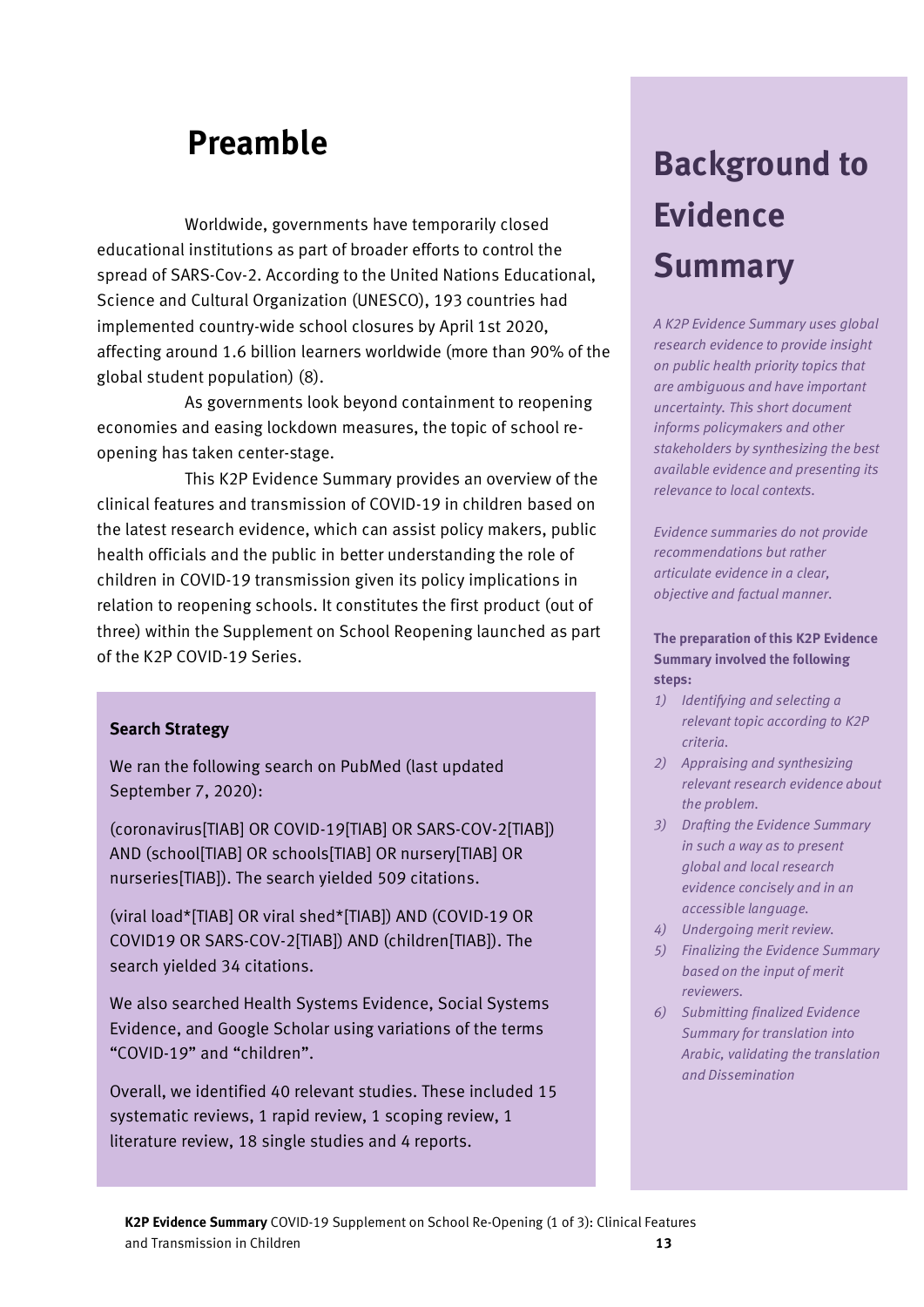## <span id="page-13-0"></span>**Clinical Features and Transmission of COVID-19 in Children**

This section provides an overview of the clinical features and transmission of COVID-19 in children. Such information is critical to inform any decisions related to school re-opening/closure during COVID-19 pandemic.

## **Clinical Features**

Evidence from eight systematic reviews revealed the following key clinical features related to COVID-19 (1, 2, 9-14):

- → COVID-19 affects all age-groups in children
- → Children are affected less severely than adults with a considerably lower burden of morbidity and mortality compared to adults.
- → Most infected children present with mild to moderate symptoms or are asymptomatic.
- → Very few children become critically ill (with some evidence suggesting a higher incidence of severe illness among children under the age of one).
- → Some children may develop multisystem inflammatory syndrome (MIS-C) with severe illness
- → Death in children due to COVID-19 can occur, but it is rare
- $\rightarrow$  Children with co-morbidities appear more likely to suffer from complications
- → COVID-19 symptoms in children are non-specific and most commonly include cough and fever
- → Laboratory and radiological investigations may be normal or mildly altered

A more detailed overview of the findings is provided in box 1 below.

Children currently comprise less than 5% of total COVID-19 cases worldwide (1, 2)

Nonetheless, the true incidence of COVID-19 infection in children is not known due to lack of widespread testing and the prioritization of testing for adults and those with severe illness (5).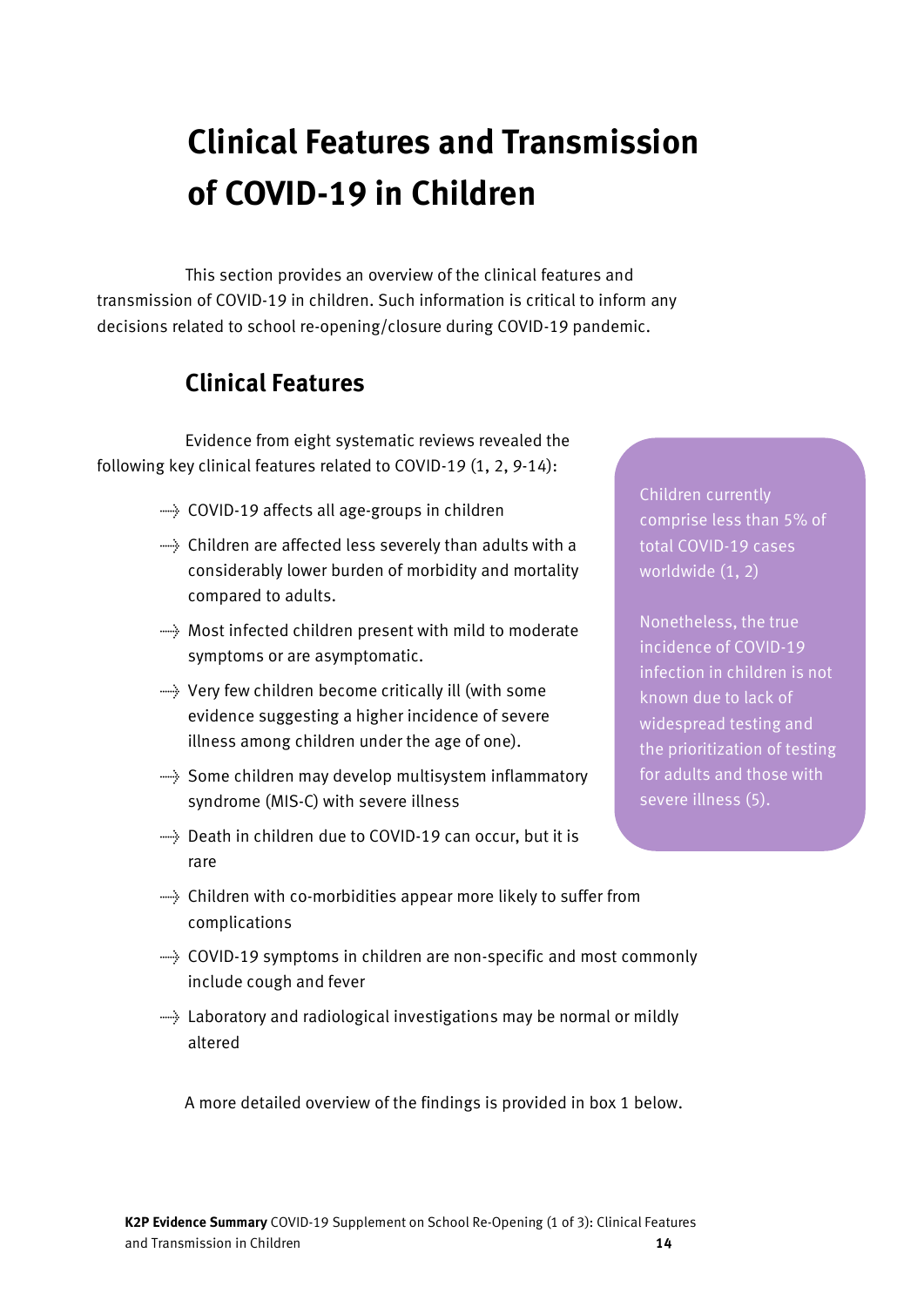## **Box 1: Clinical Features**

| <b>Clinical</b><br>presentation                                | Across studies, the majority of infected children showed mild (33-<br>42.5%) or moderate signs of the infection (39.6-51%) (2, 9).<br>Asymptomatic infection ranged from 15% to 27.7% across<br>included studies (2, 9, 12, 14). In one systematic review, the<br>pooled proportion of asymptomatic infection was 40.45% (13).                                                                                                                                                                                                                                                                                                                                     |
|----------------------------------------------------------------|--------------------------------------------------------------------------------------------------------------------------------------------------------------------------------------------------------------------------------------------------------------------------------------------------------------------------------------------------------------------------------------------------------------------------------------------------------------------------------------------------------------------------------------------------------------------------------------------------------------------------------------------------------------------|
| <b>Clinical</b><br>symptoms                                    | The two most common symptoms were fever and cough (1, 2, 9,<br>$10, 12$ .<br>6-13% of patients also presented with <b>gastrointestinal</b><br>manifestations (mainly diarrhea and vomiting) (1, 2, 9, 10, 12).<br>in infants as compared to the other in Dyspnea was more common in infants as compared to the other<br>age groups (2, 10).                                                                                                                                                                                                                                                                                                                        |
| <b>Severity of</b><br>infection                                | Fercentage of children with severe or critical illness ranged from<br>2-7% across included studies $(1, 2, 9)$ ; 2-3% were admitted to<br>intensive care unit or required mechanical ventilation (2, 12).<br>Among children under one-year old, critical cases accounted for<br>10.6-14%, indicating higher incidence of severe illness among<br>children under one year old (9) (2). Similar patterns were observed<br>in the study by Ludvigsson et al. where the prevalence of severe<br>and critical disease was 10.6% in children aged <1 at diagnosis,<br>7.3% (1-5 years), 4.2% (6-10 years), 4.1% (11-15 years) and 3.0%<br>$(16-17 \text{ years}) (15)$ . |
|                                                                | Mortality rate ranged from none to 0.09% across included studies<br>(2, 9, 10, 12).<br>$\rightarrow$ 15% of patients (n=17, median age of 9) were identified with<br>multisystem inflammatory syndrome (MIS-C), manifesting with<br>symptoms overlapping with but distinct from Kawasaki disease<br>(10). MIS-C patients had high prevalence of gastrointestinal,<br>dermatologic/mucocutaneous, and cardiovascular symptoms (10,<br>16). 65% of the MIS-C cases required intensive care because of<br>hypotension (no deaths were reported) (10).                                                                                                                 |
| <b>Underlying</b><br>medical<br>conditions &<br>co-morbidities | Inderlying medical conditions were reported in 35.6% of children<br>(233 out of 655). Imunocompromised children or those with<br>respiratory/cardiac disease comprised the largest subset of<br>COVID-19 children with underlying medical conditions (2, 12).<br>Significant comorbidities were reported in 22% of patients (129<br>out of 587) with known underlying disease status (2).                                                                                                                                                                                                                                                                          |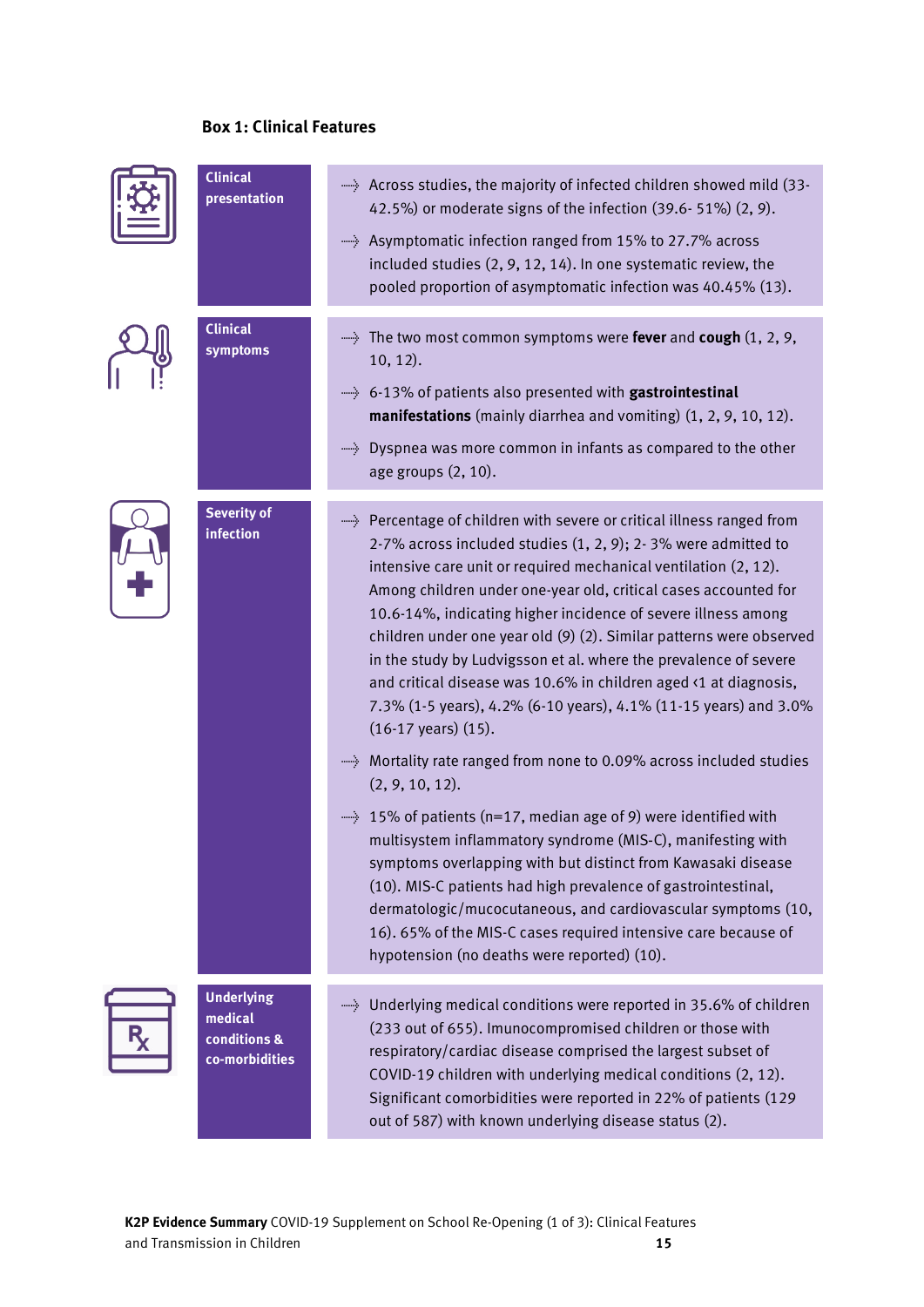|                                | • Pooled proportion of co-infection ranged from 5.6% to 10.14%<br>(12, 13), of which Mycoplasma pneumonia and influenza virus<br>were the most common pathogens (13).<br>Ehildren with underlying conditions may be at greater risk of<br>infection or more severe disease (11). |
|--------------------------------|----------------------------------------------------------------------------------------------------------------------------------------------------------------------------------------------------------------------------------------------------------------------------------|
| Lab and<br>imaging<br>findings | Most common laboratory findings were normal white blood cell<br>followed by elevated creatine kinase MB (CK-MB) and<br>lymphopenia (2, 9).<br>Frequent imaging features were normal images and ground-glass<br>opacity (9, 10).                                                  |
|                                | Asymptomatic COVID-19 patients could have abnormal laboratory<br>and radiational manifestations (14)                                                                                                                                                                             |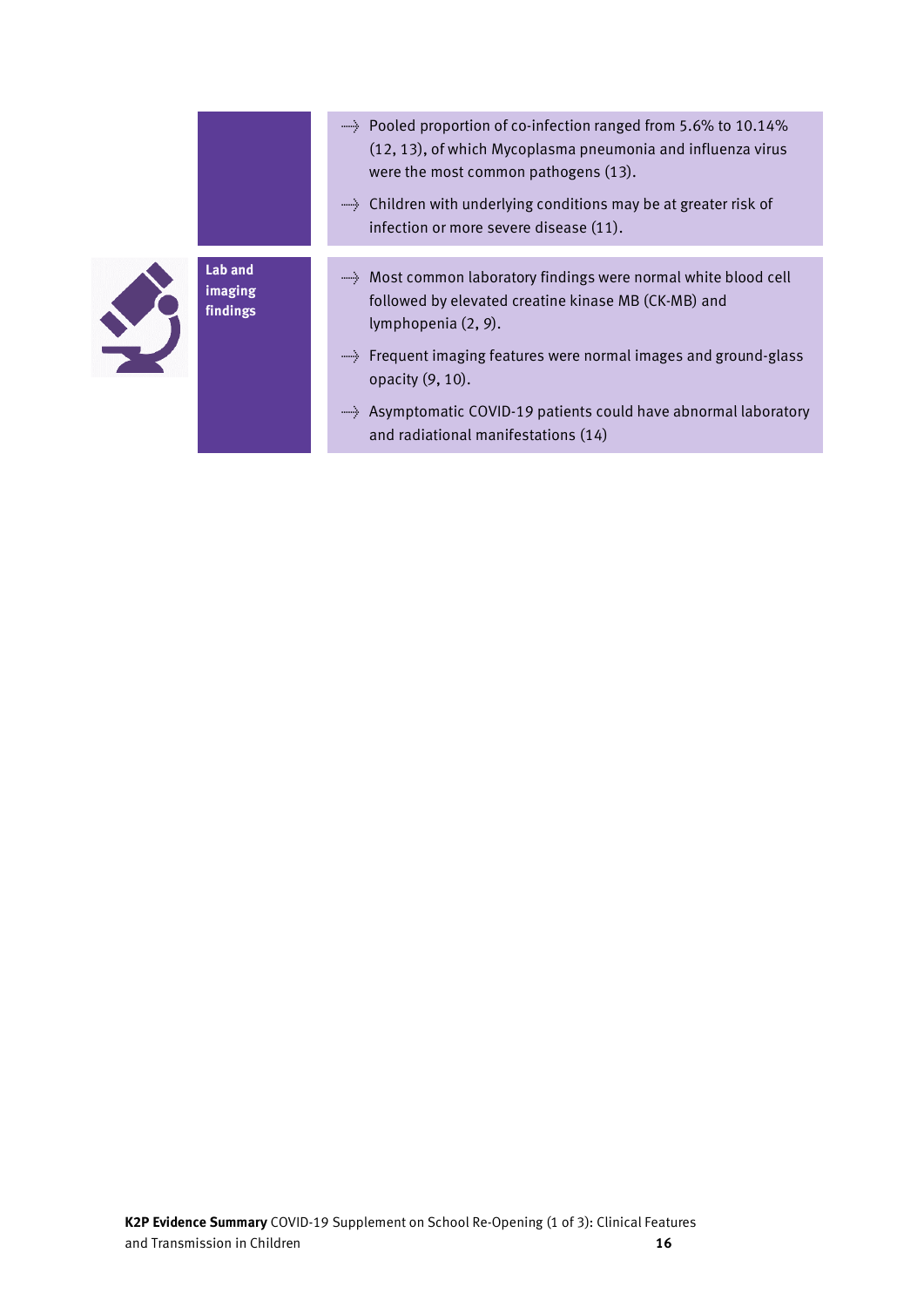## **Transmission of COVID-19 in Children**

Susceptibility of children to infection with SARS-CoV-2

## Viral load and shedding in infected children

## Role of children in transmission of SARS-CoV-2

## **Susceptibility of children to infection with SARS-CoV-2**

Currently available evidence suggests that children may be less susceptible to infection with SARS-CoV-2 compared to adults (17-19).

A summary of the key findings is provided below:

- $\rightarrow$  A preprint systematic review of 32 studies (18 contact-tracing and 14 population-screening) looking at susceptibility to SARS-CoV-2 infection amongst children and adolescents compared with adults found preliminary evidence that children, particularly those below age 12-14 years, have lower susceptibility to SARS-CoV-2, with a 43% lower odds of being an infected contact (though the heterogeneity was high). The majority of studies were consistent with lower seroprevalence in children compared with adults. Data specifically on adolescents are sparse, but consistent with susceptibility and seroprevalence in adolescents more similar to adults. The review provides no information on the infectivity of children (17)
- → Another systematic review identified six studies estimating the proportion of children infected; data from population-based studies in South Korea, Italy, California, Netherlands and Iceland, and a hospital-based study in the UK suggest children may be less likely to be infected (20)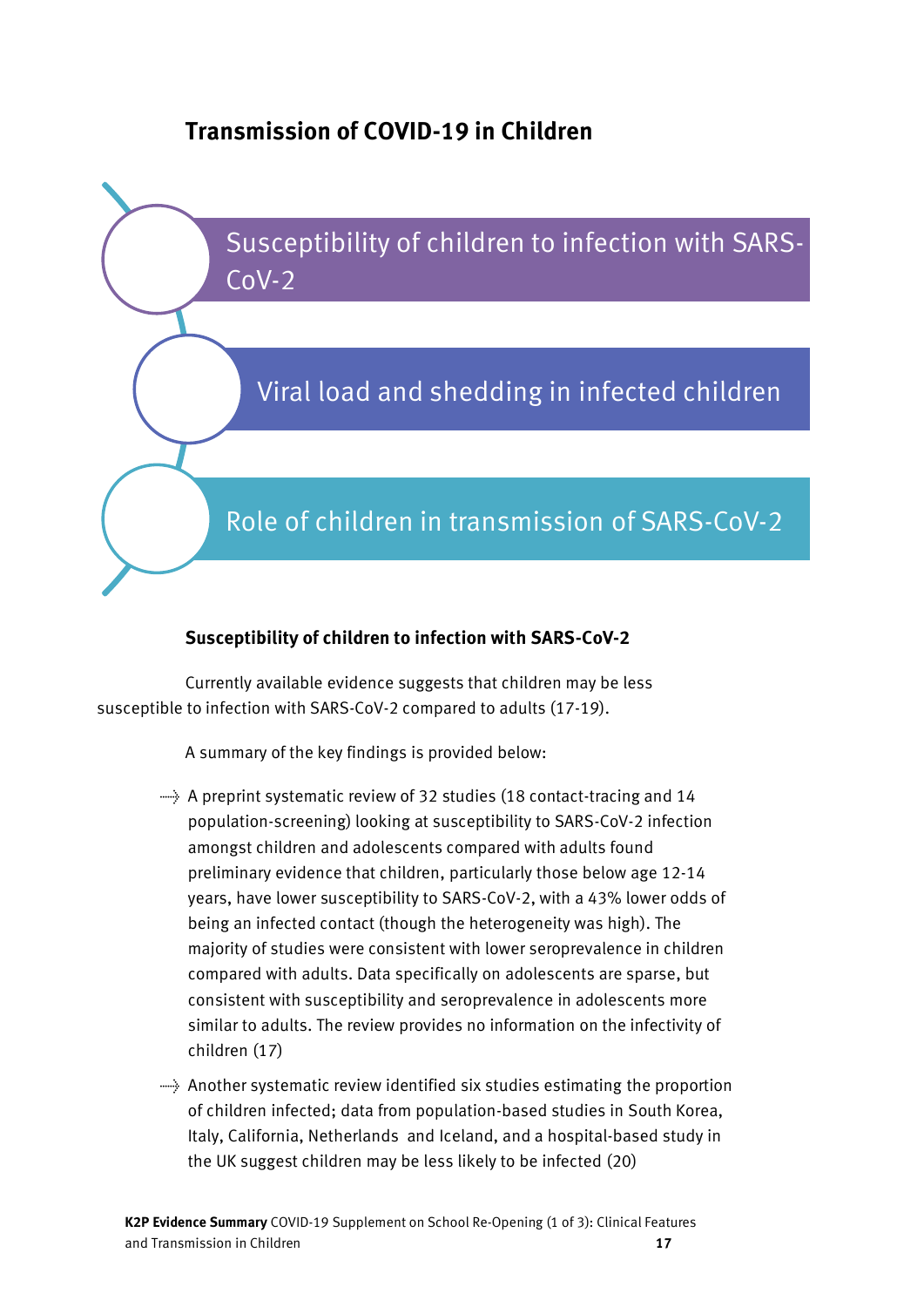- $\rightarrow$  A review of the literature on the effect of age on transmission of SARS-CoV-2 infection found evidence indicating lower susceptibility to infection for children aged under 10 years compared to adults given the same exposure, and elevated susceptibility to infection in adults aged over 60 years compared to younger/middle aged adults (18)
- → A recent modelling analysis from China, Italy, Japan, Singapore, Canada and South Korea estimated that individuals under the age of 20 were approximately half as susceptible to SARS-CoV-2 infections as adults over 20 years (19).

The reason why COVID-19 seems to affect children less often and less severely than adults is not yet fully understood. While this could be partially explained by the relatively fewer opportunities for children to expose themselves to people beyond family members and school mates and the asymptomatic or too mildly infection which may go unnoticed (20), there is emerging evidence suggesting that the expression of SARS‐CoV‐2 receptor ACE2 protein is lower in young children and starts to increase in later childhood (2, 21, 22). In a recently published study, children under the age of 10 had significantly lower ACE2 expression (P=0.004) compared to other age groups (23). Additional studies are required to expose the mechanistic basis of differential clinical manifestations among various patient populations.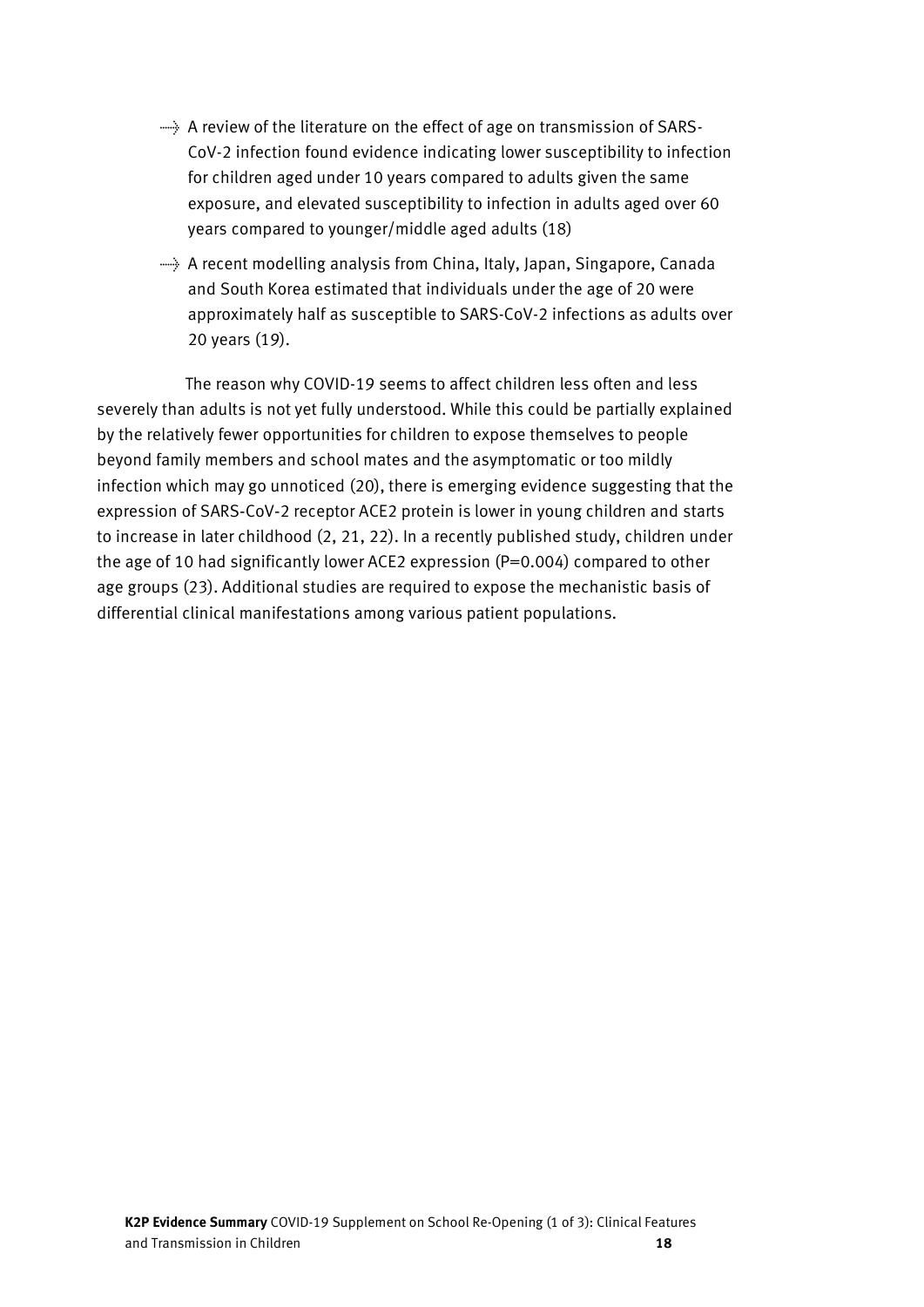## **SARS-CoV-2 viral load and shedding in infected children**

Emerging data on SARS-CoV-2 viral load and shedding in children suggests the following (23-29):

- → Infected children of all ages (including mildly symptomatic and asymptomatic) can carry high SARS-CoV-2 viral load
- → Infected children may have viral load similar to (or slightly higher than) adults, indicating that children shed viral RNA (whether viable or not) in a similar manner to adults
- → SARS-CoV-2 RNA has been identified in the stools of children and seems to be present in the stools for a longer time than in the respiratory tract of children
- → Presence of SARS-CoV-2 RNA in children's respiratory or gastrointestinal specimens does not directly equate to infectiousness as viral load is a proxy measurement of infectivity and, thus, may not necessarily translate to transmissibility.
- → Clinical significance SARS-CoV-2 viral shedding, particularly via the gastrointestinal tract remains unclear, highlighting the need for further investigation

Viral load refers to the quantity (or titre) of virus in a volume of fluid at a given time.

Viral shedding occurs when a virus replicates inside the body and is released into the environment.

While the detection of viral RNA by PCR does not directly indicate infectivity (given the exact load of viable virus is unknown and will depend on the specimen from which the virus is identified), the detection of viral RNA and the measure of viral load are potentially useful markers for infectiousness, as well as for assessing disease severity and prognosis (3, 4).

A more detailed overview of the findings is provided below:

Presenting results from the largest pediatric COVID-19 biospecimen repository to date, Yonker et al. concluded that while a low expression of ACE2 (i.e. angiotensin converting enzyme 2 receptor for SARS-COV-2) in children under the age of 10 probably corresponds to reduced infection rates, children of all ages, once infected, can carry high SARS-CoV-2 viral load, with the highest viral load observed in the first 2 days of symptoms; yet children displayed relatively mild or no symptoms. There was no age correlation with viral load among younger and older children (23). Findings from Hans et al. suggest that both mildly symptomatic and asymptomatic children have high levels of viral RNA in the nose and sputum early during infection (with symptomatic children having higher initial RNA load in nasopharyngeal swab specimens than asymptomatic children), but that these levels decline drastically within 1-2 weeks (24).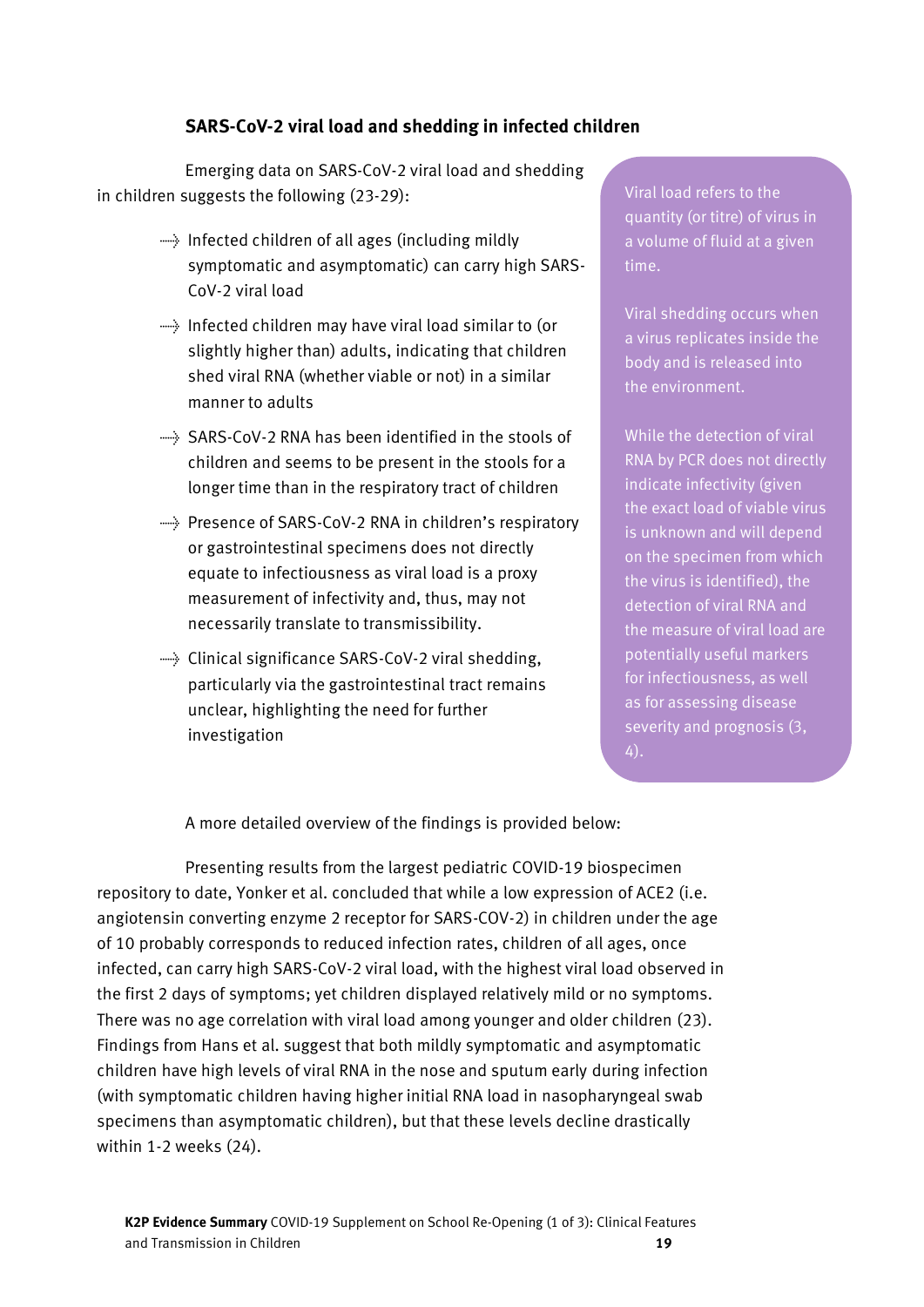Three studies compared findings between children and adults, either directly or indirectly. L'Huillier et al. reported similar viral load in symptomatic children and symptomatic adults, but failed to compare the children and adults statistically (28). Jones et al. (30) analyzed 3,303 COVID-19 patient sputum samples in Germany and found that viral load of at least 250,000 copies were present in 29% of patients aged 0-6 years old (n=38), 37.3% of those aged 0-19 (n=150), and 51.4% of those aged 20 and above (n=3153) (30). While the authors concluded that infected people in all age groups can carry viral load likely to represent infectivity, a secondary re-analysis of these data by another author suggest there is moderate, but not overwhelming evidence for increasing viral load with increasing age based on a test for trend (26). In contrast, Heald-Sargent et al. found equivalent or more viral nucleic acid in the upper respiratory tract of children under the age of five with mild to moderate COVID-19 compared with older children (5-17 years) and adults (18-65 years) (25).

The duration of viral shedding from the respiratory tract (upper airway) of children was up to 24 days from symptom onset (with a mean of 11.1 days). This is shorter than the reported durations of adult patients (longest observed duration was 60 days, with a mean of 20 days) (29).

While COVID-19 is thought to predominantly be transmitted by respiratory droplets, emerging evidence suggests that fecal-oral transmission is possible (24, 29, 31, 32). In addition to shedding SARS-CoV-2 RNA through the respiratory tracts, children infected with SARS-CoV-2 shed the virus through gastrointestinal tracts, as indicated by the identification of SARS-CoV-2 RNA in the stools of children (29, 31, 33). Of the 42 children who underwent testing with stool PCR, rectal swab or anal swab (across included studies), 86% returned a positive result (29). The mean duration of viral shedding via the gastrointestinal tract was 23.6 days from symptom onset; in 89% of cases, viral shedding via the gastrointestinal tract continued after nasopharyngeal or throat swabs became negative, for as long as 4 weeks (29). SARS-CoV-2 shedding seems to be present in feces for a longer time than in the respiratory tract of children (32). As well as suggesting the possibility of faecal-oral transmission of SARS-CoV-2, the presence of SARS-CoV-2 RNA in the stool may mean that wastewater can be used as a surveillance method for community spread (34).

Presence of SARS-CoV-2 RNA in a patient's respiratory or gastrointestinal specimens does not directly equate to infectiousness of that individual (as the exact load of viable virus is unknown) (3, 35). Viral load is a proxy measurement of infectivity and, thus, may not necessarily translate to transmissibility (35). Studies assessing the relationship between viral load and infectivity are critical to understand the role children play in transmission. Additionally, the clinical significance of SARS-CoV-2 viral shedding, particularly through the gastrointestinal tract, remains unclear, highlighting the need for further investigation to characterize the pattern and clinical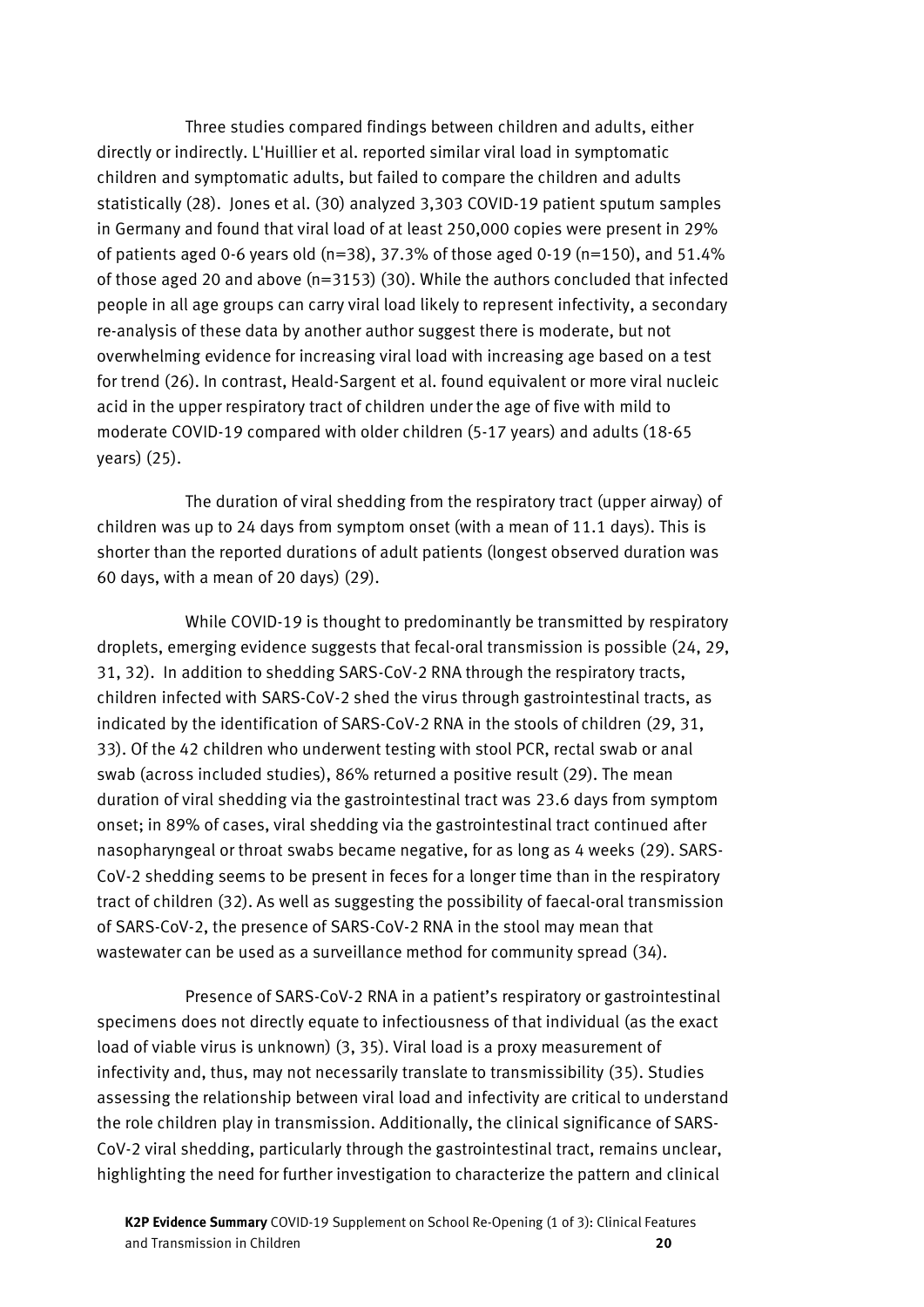significance of viral shedding, including whether longer viral shedding times in stools in children pose a higher risk of transmission(20).

## **Role of children in transmission of COVID-19**

To enable better understanding of children's role in transmitting COVID-19, transmission dynamics must be examined in representative populations using a combination of study designs including rigorous epidemiological studies and laboratory studies while taking into consideration the social and socio-economic contexts (36).

Acknowledging the limited information, findings from four systematic reviews (2 preprints) and two rapid reviews gave no indications that children played an important role in COVID-19 transmission to date (15, 17, 20, 36, 37). The majority of reviews presented their results narratively. Key findings are summarized below (see table in Annex 1 for details):

Improved understanding of pre-symptomatic and asymptomatic infection is needed to determine the extent to which children play a role in onward transmission of COVID-19 to their peers and to adults in both school and community settings (3).

- → Transmission from children does occur in household and educational settings; however, existing evidence suggests that transmission mainly takes place between adult peers and from adult family members to children
- → Transmission of COVID-19 among children or from children to adults appears to be less common
- → Household transmission studies showed that children have not played a substantive role in household transmission of SARS-CoV-2 and were much less likely to be the index case (though many of the studies involved testing symptomatic household contacts and thus, may have missed asymptomatic infections)
- → Data on COVID-19 in schools are scarce, especially that many schools have been closed in response to the pandemic; in settings where schools remained open or using data prior to closures, there is little evidence of significant outbreaks or major transmission into community
- → Existing data so far suggests that children are not the primary drivers of SARS-CoV-2 transmission or outbreaks in school settings

These findings align with more recent (albeit limited) data from several EU countries, Australia and England that have resumed educational activities in schools (see Box 2). Preliminary data suggests low levels of COVID-19 transmission in school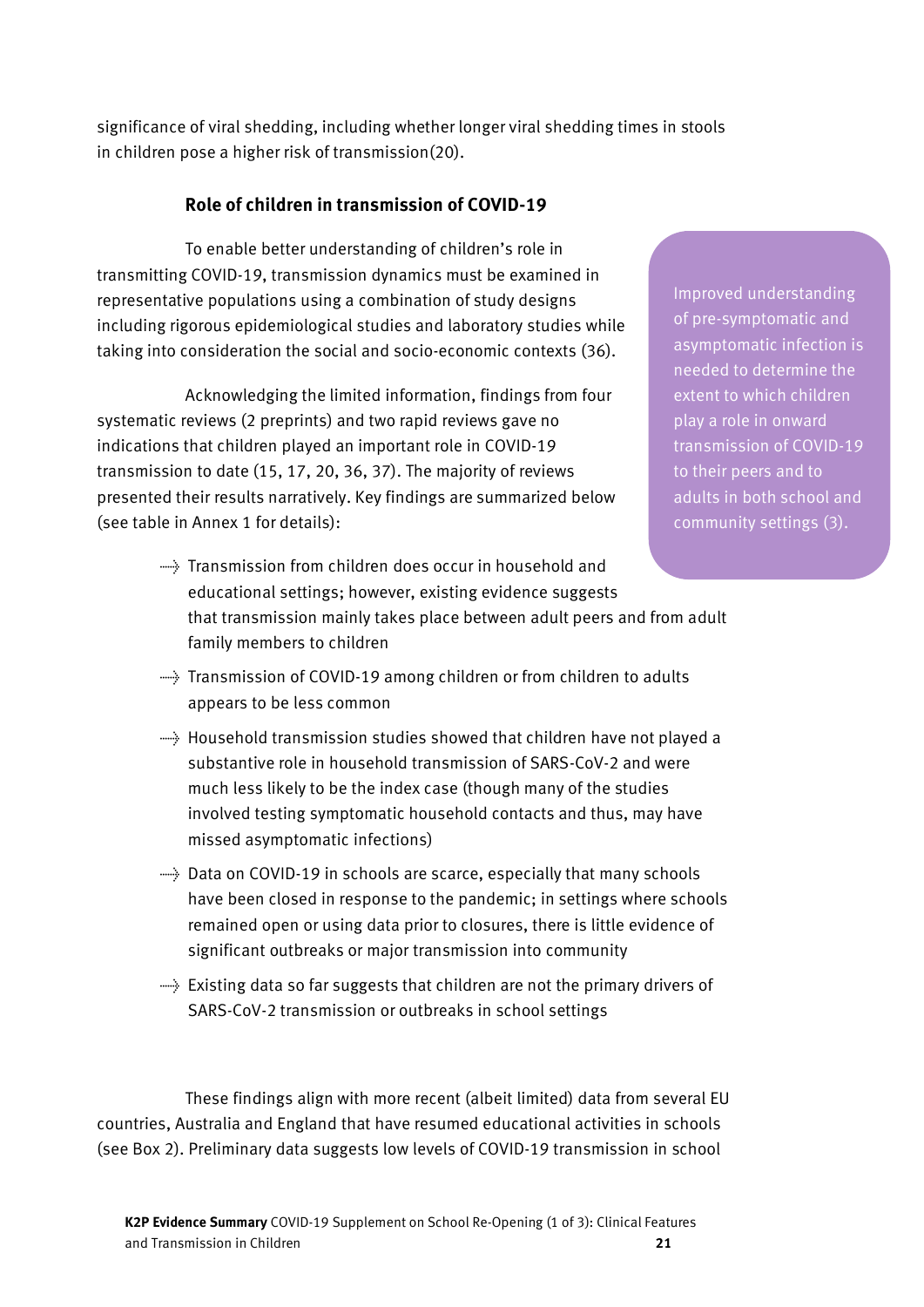settings whereby children were not the primary drivers of SARS-CoV-2 transmission. Very few significant outbreaks of COVID-19 have been reported: outbreaks involving staff-to-staff transmission were most common, while transmission between staff and students were less common and student-to-student transmissions were least common. Outbreaks may be difficult to detect due to the fact that many infected children do not develop symptoms (and school outbreaks tend to rely on detecting symptomatic cases). As schools worldwide gradually reopen (alongside easing of other restrictions), more large-scale data with longer durations will become available, providing more robust evidence on the transmission dynamics of COVID-19 in children and within school settings and the broader community.

While none of the studies compared secondary/high schools to primary school, a pre-print literature review on COVID-19 transmission in children suggested the presence of stronger spread of SARS-CoV-2 in secondary/high schools (e.g. Germany, France), with more limited spread in primary schools. However, some countries with large class sizes in primary schools (e.g. Chile) still reported sizeable outbreaks in some of those schools, though the transmission routes to

both staff and students were unclear (18). A retrospective cohort study focusing on primary schools exposed to COVID-19 in February and March 2020 in a city north of Paris identified only three separate symptomatic infected students in three different elementary schools with no secondary cases in students, teachers and non-teaching staff of the corresponding schools in the 14 days following these initial cases. These results differed from another study performed by the same author in the high school of the same city, where the rate of seroprevalence for anti-SARS-CoV-2 was 38% among highs school students, 43% among teaching staffs, and 59% among nonteaching staff who participated in the investigation (38, 39). The possible changes in transmission among older students, as suggested above warrants further assessment.

It is worth noting that community transmission was low when many of the countries reported in this document resumed educational activities, with adequate controls and protections in place to restrict the spread of the virus in school settings. Additionally, certain restrictions (initially implemented with lockdown) were still enforced when educational activities resumed in schools.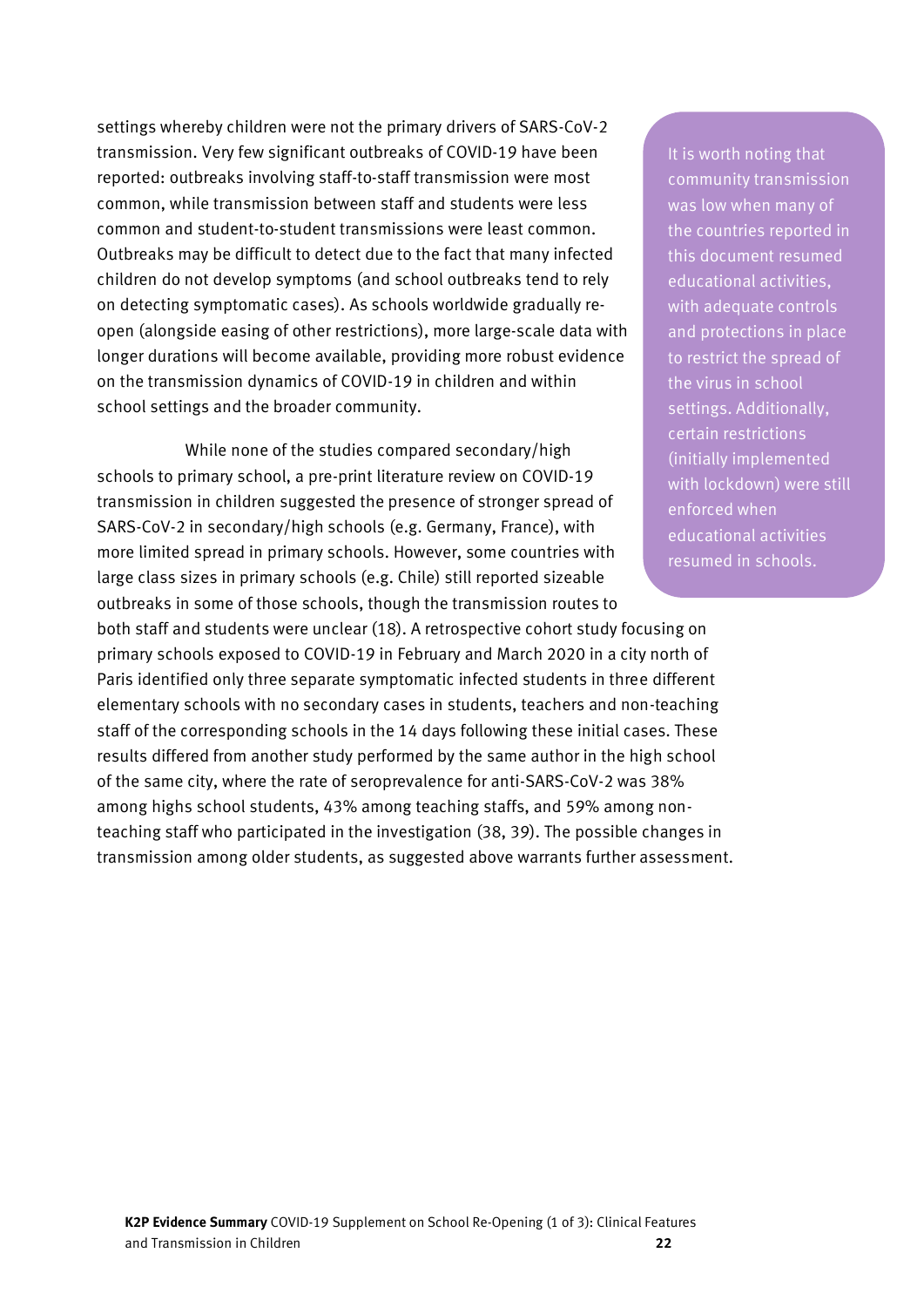## **Box 2: COVID-19 Transmission in selected countries where schools have resumed**

**EU countries**: An investigation of COVID-19 infections identified in the school settings of selected EU countries (led by the European Center for Disease and Control), found evidence suggesting that child-to-child transmission in schools is uncommon, and not the primary cause of COVID-19 infection in children. Additionally, children were not the primary drivers of SARS-CoV-2 transmission to adults in the school setting. While very few significant outbreaks of COVID-19 have been reported, they do occur, and may be difficult to detect due to the relative lack of symptoms in infected children (and school outbreaks tend to rely on detecting symptomatic cases). Authors concluded that in the presence of properly implemented physical distancing, hygiene and other measures, schools are unlikely to be "more effective propagating environments than other occupational or leisure settings with similar densities of people" (3).

**New South Wales, Australia**: A national contact tracing study in all schools and early childhood education and care services (ECEC) between April and July 2020 identified 6 confirmed cases of COVID-19 (4 students and 2 staff) from 6 schools (3 primary schools, 2 high schools and 1 ECEC service). There was no evidence of secondary transmission in any of the 6 educational settings despite the identification of 521 close contacts (62 adults and 459 students/children) (6). Similar low transmission rates were reported in a prospective cohort study conducted in Australian educational settings during January-March 2020; reported transmission rates were as follows: child to child  $(0.3\%)$ ; child to staff  $(1.0\%)$ ; staff to child  $(1.5\%)$  and staff-staff  $(4.4\%)$   $(7)$ . It is worth noting that community circulation of SARS-CoV-2 was extremely low in New South Wales, and thus schools remained open throughout the period (29 April to 3 July). Authors concluded that with community awareness, implementation of hygiene and mitigation strategies, staying at home when symptomatic, early testing and contact tracing, transmission can continue to be limited in these settings.

**England, UK**: A prospective national surveillance by Public Health England identified a low risk of COVID-19 infections or outbreaks among staff and students in educational settings during the first month of schools re-opening after easing of COVID-19 lockdown. From 01 to 30 June 2020, the number of children attending any educational setting increased from 475,000 to 1,646,000. During the same period, 170 reports of COVID-19-related events in educational settings were received by Public Health England: 67 single confirmed cases, 4 co-primary cases and 30 COVID-19 outbreaks, with a strong correlation between number of outbreaks and regional COVID-19 incidence (0.51 outbreaks for each SARS-CoV-2 infection per 100,000 in the community; p=0.001). The probable transmission direction for the 30 confirmed outbreaks was: staff-to-staff (n=15), staff-to-student (n=7), student-to-staff (n=6) and student-to-student (n=2). Most school children with COVID-19 infection were identified as part of contact tracing after their parent was diagnosed with COVID-19. (Ismail et al 2020). It is worth noting that educational settings in England opened when COVID-19 incidence was low<sup>1</sup> and only in regions with low community transmission and with strong infection control and social distancing measures in place (in addition to school attendance not being mandatory). Additionally, the majority of schools that initially opened were preschools and primary schools, thus results are not likely to be generalizable to secondary schools.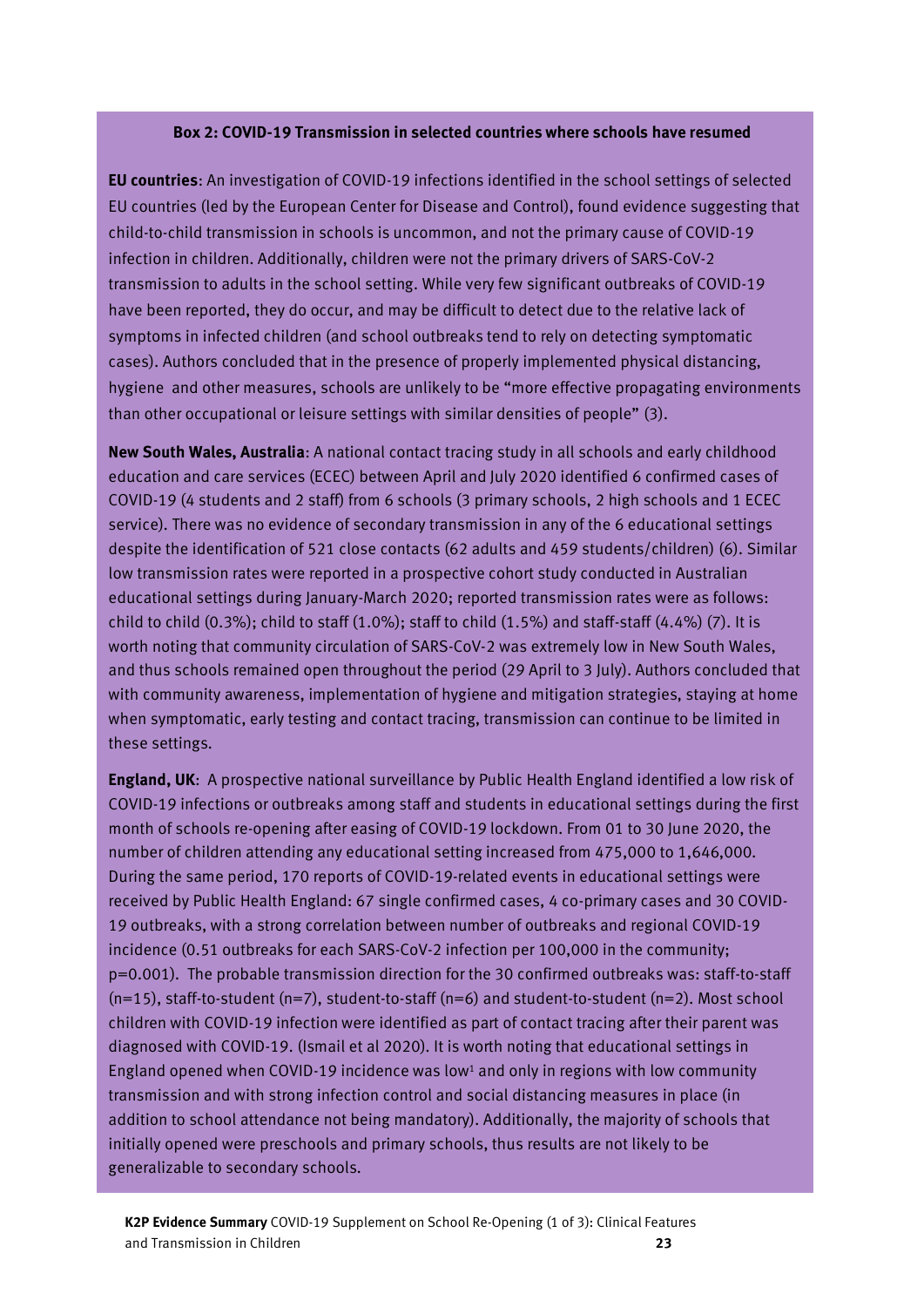## <span id="page-23-0"></span>**Implications**

There are still important uncertainties about the spread of SARS-CoV-2 in children including the infectiousness of asymptomatic children, probability of fecal-oral transmission, relationship between viral load and transmission, possible changes in transmission among older children, and role of children in reinfection.

From the currently available evidence, it appears that children, to date, are not substantially contributing to the household or school transmission of SARS-CoV-2. However, given that transmission dynamics change (40) and are affected by other interventions, the current evidence base will evolve as countries continue to lift certain restrictions (initially implemented during lockdown). In many of the countries reported in this document, those restrictions were still in place when educational activities resumed in schools.

Reopening of schools in Fall 2020, alongside easing of other restrictions highlights the need to exercise vigilance (by governments, schools, communities, households) and closely monitor, measure and assess changes in the number of COVID-19 cases, to prompt immediate action according to the most updated evidence.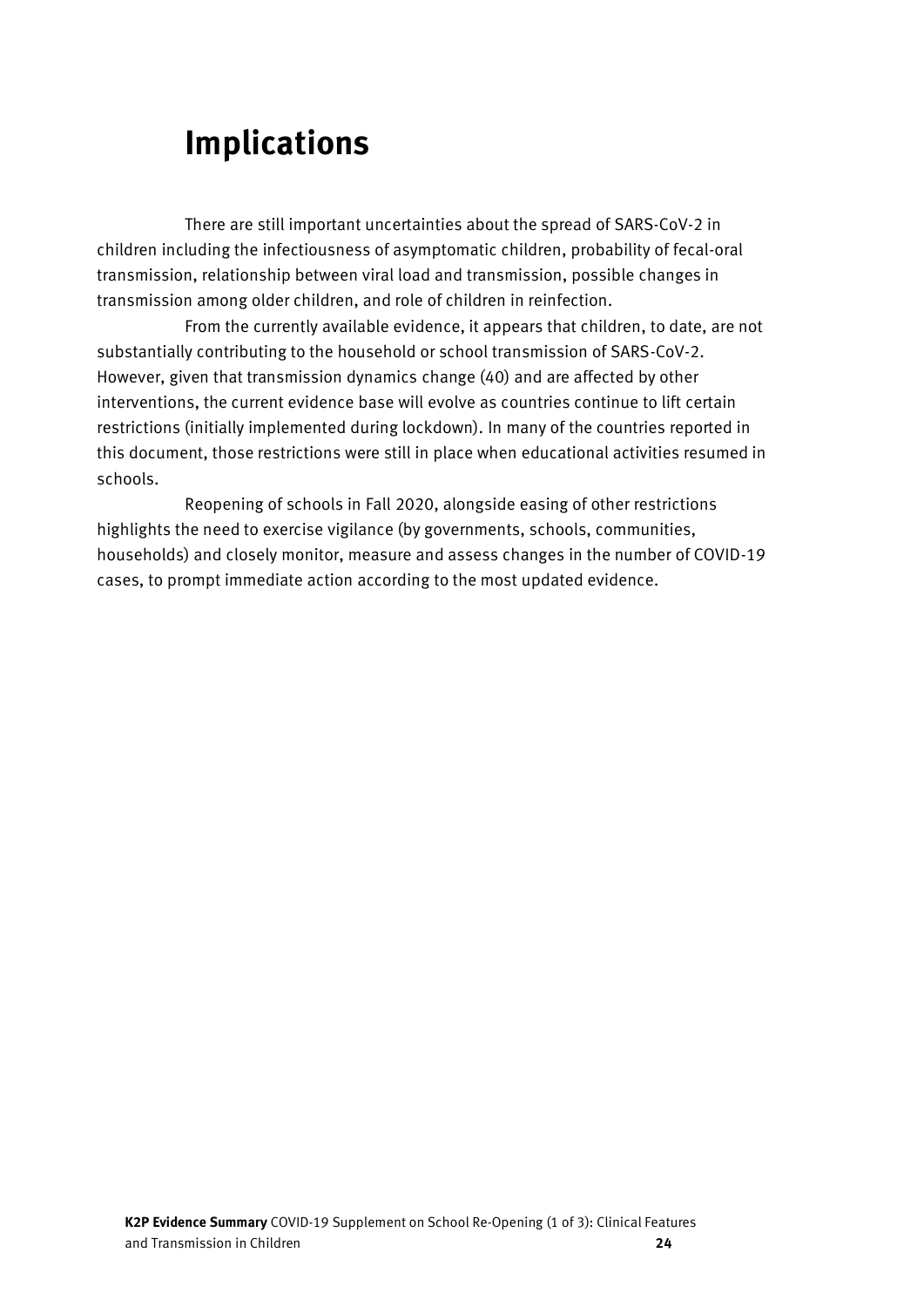## References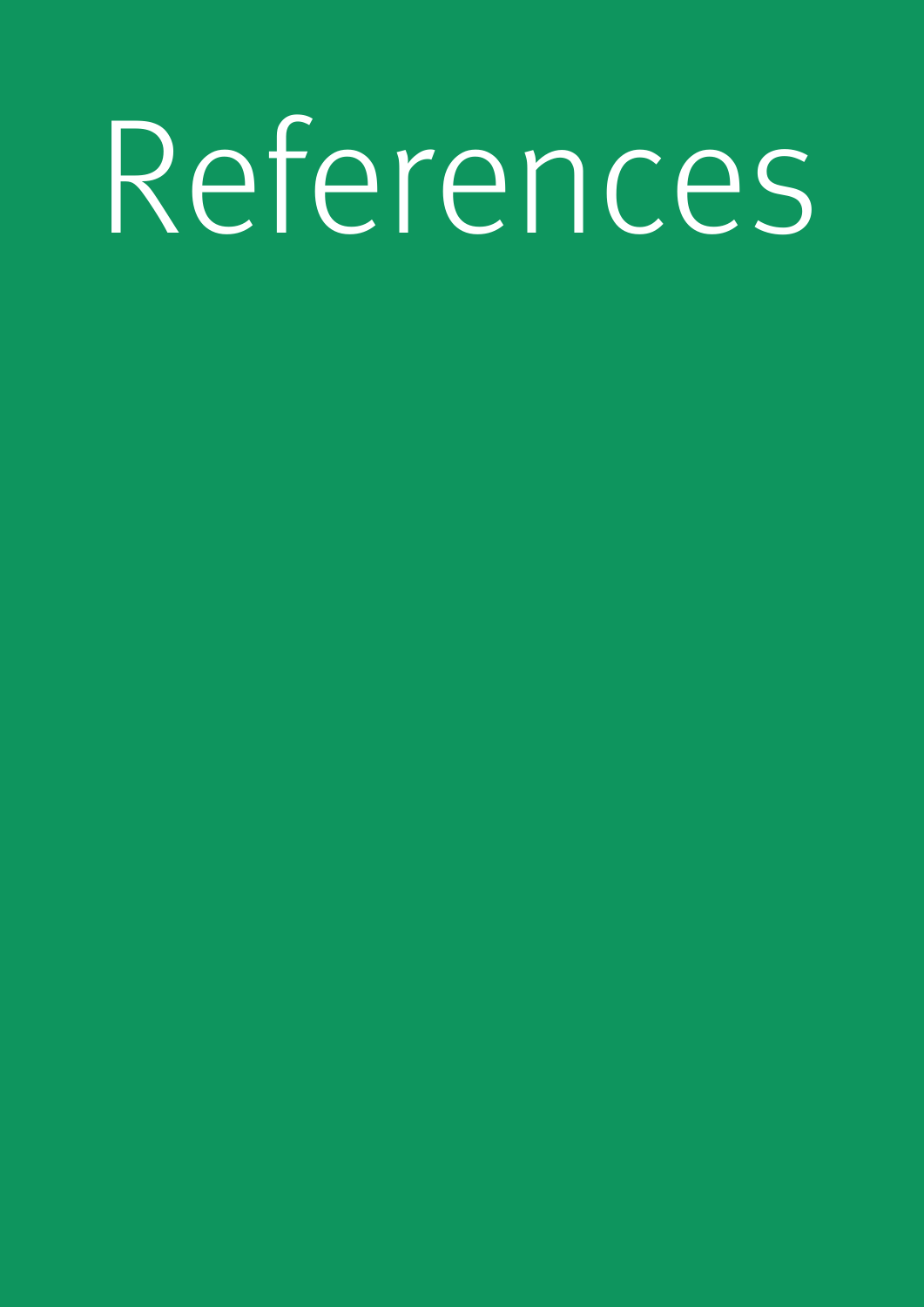## <span id="page-25-0"></span>**References**

- 1. Meena J, Yadav J, Saini L, Yadav A, Kumar J. Clinical Features and Outcome of SARS-CoV-2 Infection in Children: A Systematic Review and Metaanalysis. Indian Pediatr. 2020.
- 2. Liguoro I, Pilotto C, Bonanni M, Ferrari ME, Pusiol A, Nocerino A, et al. SARS-COV-2 infection in children and newborns: a systematic review. Eur J Pediatr. 2020;179(7):1029-46.
- 3. ECDC. COVID-19 in children and the role of school settings in COVID-19 transmission. European Centre for Disease Prevention and Control. 2020.
- 4. Pujadas E, Chaudhry F, McBride R, Richter F, Zhao S, Wajnberg A, et al. SARS-CoV-2 viral load predicts COVID-19 mortality. Lancet Respir Med. 2020;8(9):e70.
- 5. CDC. Operating schools during COVID-19: CDC's Considerations. CDC. 2020.
- 6. NCIRS. COVID-19 in schools and early childhood education and care services – the Term 2 experience in NSW. 2020.
- 7. Macartney K, Quinn HE, Pillsbury AJ, Koirala A, Deng L, Winkler N, et al. Transmission of SARS-CoV-2 in Australian educational settings: a prospective cohort study. The Lancet Child & Adolescent Health. 2020.
- 8. UNESCO. Education: From disruption to recovery UNESCO. 2020.
- 9. Cui X, Zhao Z, Zhang T, Guo W, Guo W, Zheng J, et al. A systematic review and meta-analysis of children with Coronavirus Disease 2019 (COVID-19). J Med Virol. 2020.
- 10. Yasuhara J, Kuno T, Takagi H, Sumitomo N. Clinical characteristics of COVID‐19 in children: a systematic review. Pediatr Pulmonol. 2020.
- 11. Mehta NS, Mytton OT, Mullins EWS, Fowler TA, Falconer CL, Murphy OB, et al. SARS-CoV-2 (COVID-19): What do we know about children? A systematic review. Clinical infectious diseases : an official publication of the Infectious Diseases Society of America. 2020.
- 12. Hoang A, Chorath K, Moreira A, Evans M, Burmeister-Morton F, Burmeister F, et al. COVID-19 in 7780 pediatric patients: A systematic review. EClinicalMedicine. 2020;24:100433.
- 13. Zheng B, Wang H, Yu C. An increasing public health burden arising from children infected with SARS-CoV2: a systematic review and meta-analysis. Pediatr Pulmonol. 2020.
- 14. He J, Guo Y, Mao R, Zhang J. Proportion of asymptomatic coronavirus disease 2019: A systematic review and meta-analysis. J Med Virol. 2020.
- 15. Ludvigsson JF. Systematic review of COVID-19 in children shows milder cases and a better prognosis than adults. Acta Paediatr. 2020;109(6):1088-95.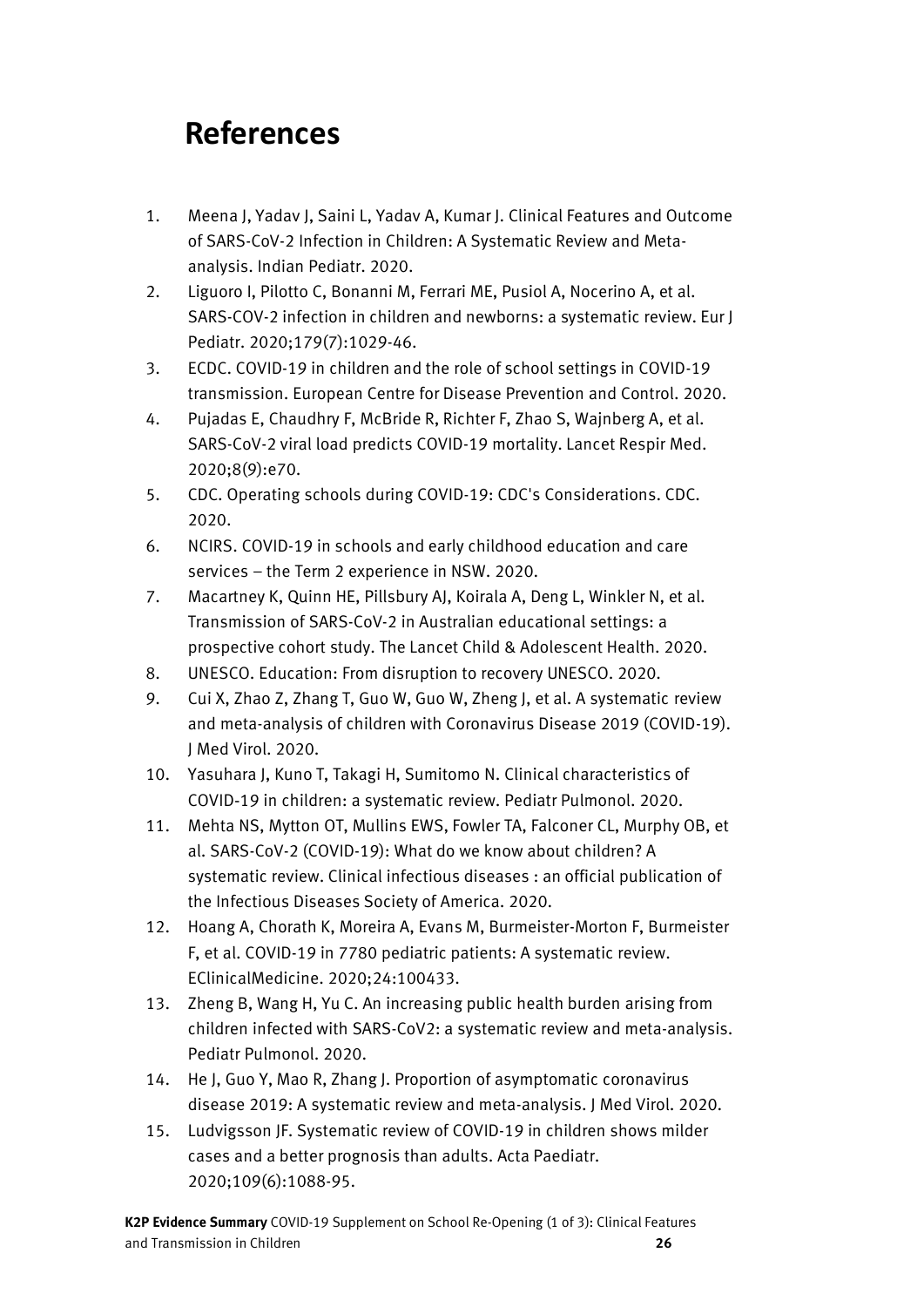- 16. Abrams JY, Godfred-Cato SE, Oster ME, Chow EJ, Koumans EH, Bryant B, et al. Multisystem Inflammatory Syndrome in Children (MIS-C) Associated with SARS-CoV-2: A Systematic Review. J Pediatr. 2020.
- 17. Viner RM, Mytton OT, Bonell C, Melendez-Torres GJ, Ward JL, Hudson L, et al. Susceptibility to and transmission of COVID-19 amongst children and adolescents compared with adults: a systematic review and metaanalysis. medRxiv. 2020:2020.05.20.20108126.
- 18. Goldstein E, Lipsitch M, Cevik M. On the effect of age on the transmission of SARS-CoV-2 in households, schools and the community. medRxiv. 2020.
- 19. Davies NG, Klepac P, Liu Y, Prem K, Jit M, group CC-w, et al. Agedependent effects in the transmission and control of COVID-19 epidemics. Nat Med. 2020;26(8):1205-11.
- 20. Li X, Xu W, Dozier M, He Y, Kirolos A, Theodoratou E, et al. The role of children in transmission of SARS-CoV-2: A rapid review. J Glob Health. 2020;10(1):011101.
- 21. Muus C, Luecken MD, Eraslan G, Waghray A, Heimberg G, Sikkema L, et al. Integrated analyses of single-cell atlases reveal age, gender, and smoking status associations with cell type-specific expression of mediators of SARS-CoV-2 viral entry and highlights inflammatory programs in putative target cells. BioRxiv. 2020:2020.04.19.049254.
- 22. Pavel AB, Wu J, Renert-Yuval Y, Del Duca E, Glickman JW, Miller RL, et al. SARS-CoV-2 receptor ACE2 protein expression in serum is significantly associated with age. Allergy. 2020.
- 23. Yonker LM, Neilan AM, Bartsch Y, Patel AB, Regan J, Arya P, et al. Pediatric SARS-CoV-2: Clinical Presentation, Infectivity, and Immune Responses. J Pediatr. 2020.
- 24. Han MS, Seong MW, Kim N, Shin S, Cho SI, Park H, et al. Viral RNA Load in Mildly Symptomatic and Asymptomatic Children with COVID-19, Seoul. Emerg Infect Dis. 2020;26(10).
- 25. Heald-Sargent T, Muller WJ, Zheng X, Rippe J, Patel AB, Kociolek LK. Age-Related Differences in Nasopharyngeal Severe Acute Respiratory Syndrome Coronavirus 2 (SARS-CoV-2) Levels in Patients With Mild to Moderate Coronavirus Disease 2019 (COVID-19). JAMA Pediatr. 2020.
- 26. Held L. Discussion and reanalysis of the results reported in Jones et al.; 2020.
- 27. Jones TC, Mühlemann B, Veith T, Biele G, Zuchowski M, Hoffmann J, et al. An analysis of SARS-CoV-2 viral load by patient age. medRxiv. 2020:2020.06.08.20125484.
- 28. L'Huillier AG, Torriani G, Pigny F, Kaiser L, Eckerle I. Culture-Competent SARS-CoV-2 in Nasopharynx of Symptomatic Neonates, Children, and Adolescents. Emerg Infect Dis. 2020;26(10).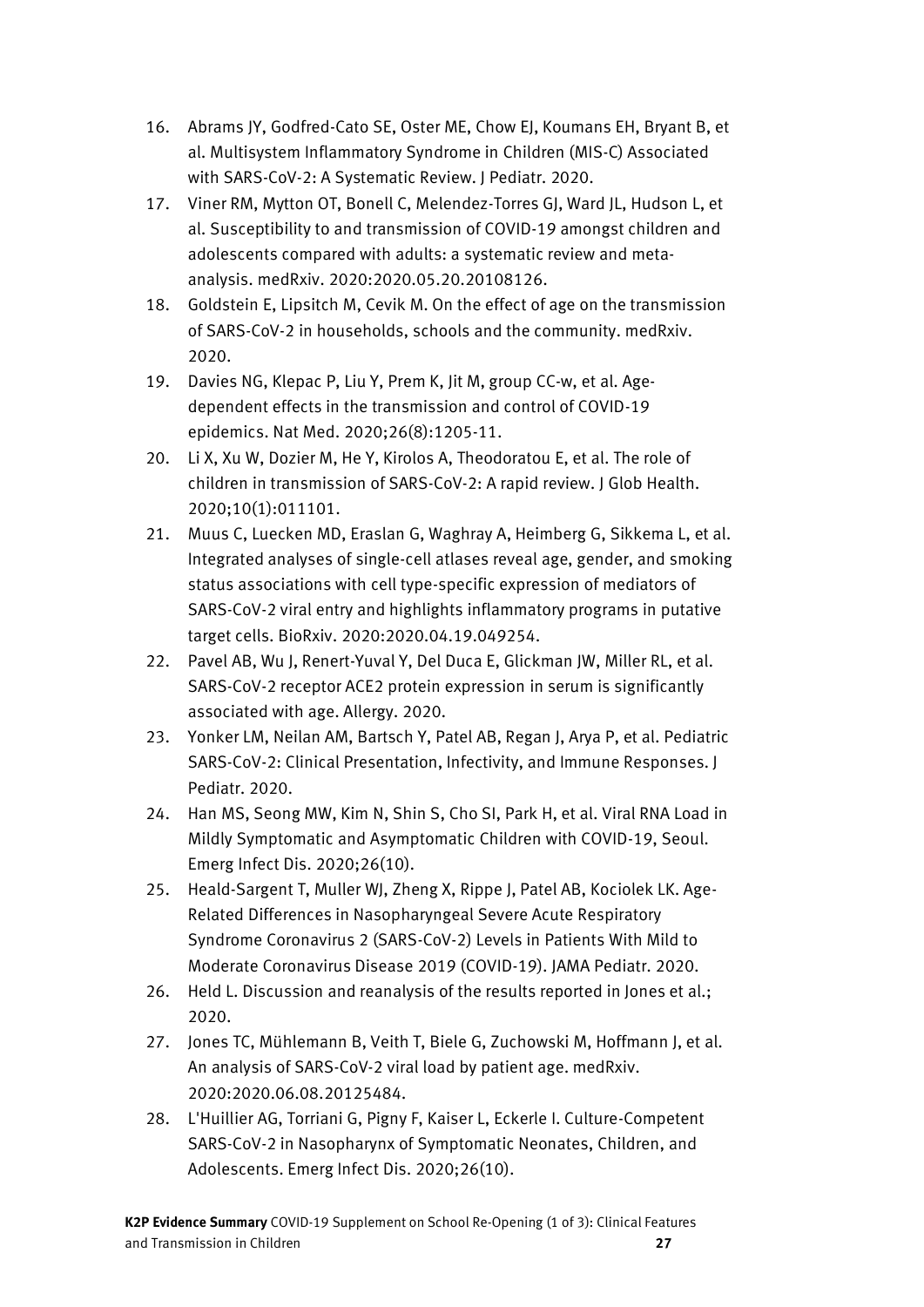- 29. Xu CL, Raval M, Schnall JA, Kwong JC, Holmes NE. Duration of Respiratory and Gastrointestinal Viral Shedding in Children With SARS-CoV-2: A Systematic Review and Synthesis of Data. The Pediatric infectious disease journal. 2020;39(9):e249-e56.
- 30. Jones B, Hildebrand J. Schools can reopen if infection level is 5% or lower, Cuomo says. NewsDay. 2020.
- 31. Tian Y, Rong L, Nian W, He Y. Review article: gastrointestinal features in COVID-19 and the possibility of faecal transmission. Aliment Pharmacol Ther. 2020;51(9):843-51.
- 32. Widders A, Broom A, Broom J. SARS-CoV-2: The viral shedding vs infectivity dilemma. Infect Dis Health. 2020;25(3):210-5.
- 33. Santos VS, Gurgel RQ, Cuevas LE, Martins-Filho PR. Prolonged Fecal Shedding of SARS-CoV-2 in Pediatric Patients: A Quantitative Evidence Synthesis. J Pediatr Gastroenterol Nutr. 2020;71(2):150-2.
- 34. Ahmed W, Angel N, Edson J, Bibby K, Bivins A, O'Brien JW, et al. First confirmed detection of SARS-CoV-2 in untreated wastewater in Australia: A proof of concept for the wastewater surveillance of COVID-19 in the community. Sci Total Environ. 2020;728:138764.
- 35. Walsh KA, Jordan K, Clyne B, Rohde D, Drummond L, Byrne P, et al. SARS-CoV-2 detection, viral load and infectivity over the course of an infection. J Infect. 2020;81(3):357-71.
- 36. Merckx J, Labrecque JA, Kaufman JS. Transmission of SARS-CoV-2 by Children. Dtsch Arztebl Int. 2020;117(33-34):553-60.
- 37. Rajmil L. Role of children in the transmission of the COVID-19 pandemic: a rapid scoping review. BMJ paediatrics open. 2020;4(1).
- 38. Fontanet A, Grant R, Tondeur L, Madec Y, Grzelak L, Cailleau I, et al. SARS-CoV-2 infection in primary schools in northern France: A retrospective cohort study in an area of high transmission. medRxiv. 2020:2020.06.25.20140178.
- 39. Fontanet A, Tondeur L, Madec Y, Grant R, Besombes C, Jolly N, et al. Cluster of COVID-19 in northern France: A retrospective closed cohort study. medRxiv. 2020:2020.04.18.20071134.
- 40. Delamater PL, Street EJ, Leslie TF, Yang YT, Jacobsen KH. Complexity of the Basic Reproduction Number (R0). Emerg Infect Dis. 2019;25(1):1-4.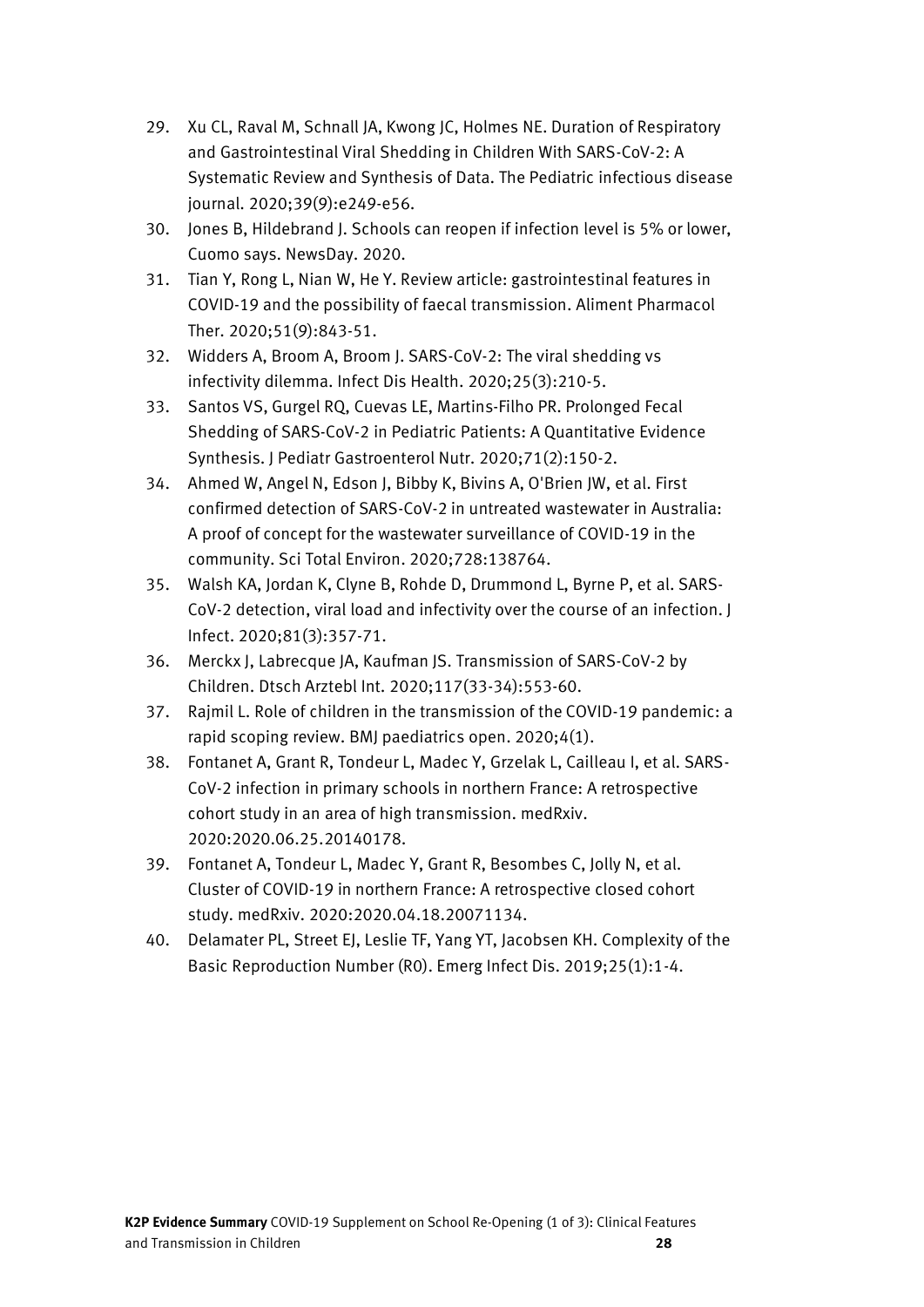# Annexes

- 
- 
- -
- 
-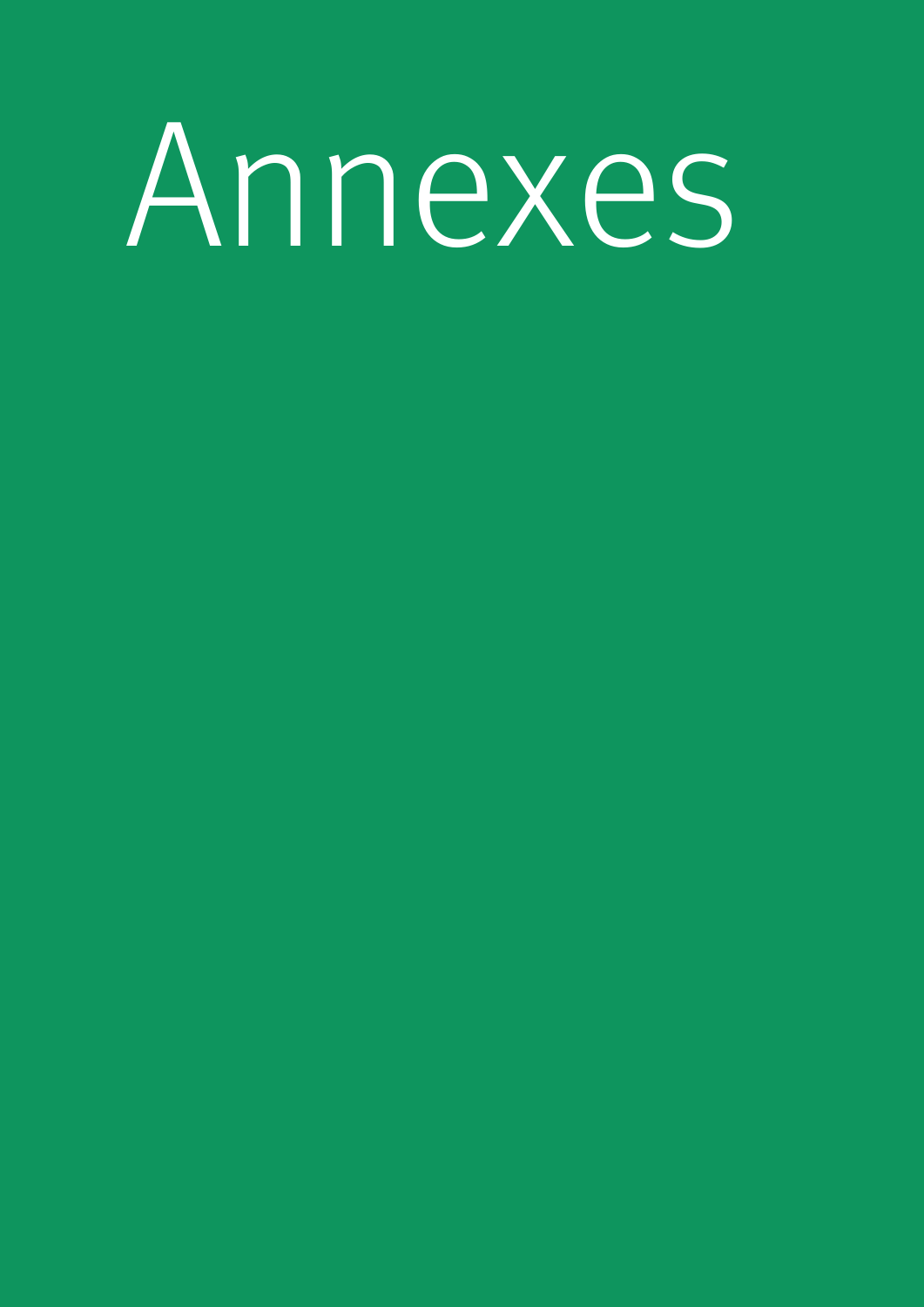## <span id="page-29-0"></span>**Annexes**

|          | Annex 1: Key findings from evidence syntheses on role of children |                                              |
|----------|-------------------------------------------------------------------|----------------------------------------------|
|          | in transmission of COVID-19                                       |                                              |
| Author's | <b>Study Parameters</b>                                           | <b>Findings (including statistical data)</b> |

| Annex 1: Key findings from evidence syntheses on role of children |
|-------------------------------------------------------------------|
| in transmission of COVID-19                                       |

| last Name     |                                    |                                                           |
|---------------|------------------------------------|-----------------------------------------------------------|
| and year      |                                    |                                                           |
| Viner et al., | <b>Study design: Pre-print</b>     | <b>Population Transmission: Weak evidence suggests</b>    |
| 2020          | systematic review and meta-        | that children and young people play a less                |
|               | analysis                           | important role in SARS-CoV-2 transmission at the          |
|               | <b>Scope: Population</b>           | population level.                                         |
|               | transmissions including            | <b>Schools transmission:</b> Three school contact tracing |
|               | schools and household.             | studies found minimal transmission by child or            |
|               | Date last searched: 28 July        | teacher index cases. Other national CTS undertaken        |
|               | 2020                               | in schools in the Republic of Ireland and Singapore       |
|               | <b>Number of studies: 37</b>       | before schools closed identified very few secondary       |
|               | Age of children: Children and      | cases resulting from infected children attending          |
|               | young people (<20 years).          | school.                                                   |
|               | <b>Countries:</b> 23 middle and    | <b>Household transmission: A national South Korean</b>    |
|               | high-income countries in East      | study, found that secondary attack rate from              |
|               | Asia and Europe                    | children to household members was extremely low           |
| Ludviggson    | <b>Study design: Systematic</b>    | <b>Household transmission: Household transmission</b>     |
| et al., 2020  | literature review                  | studies show that children were rarely the index          |
|               | <b>Scope: Household and school</b> | case and other case studies suggested that                |
|               | transmission                       | children with COVID-19 infrequently caused                |
|               | Date last searched: 12 May         | outbreaks.                                                |
|               | 2020                               | Viral load: Data on viral load were scarce, but those     |
|               | Number of studies: 47              | indicated that children may have had lower levels         |
|               | Age of children: N/A               | than adults. However, it is highly likely that children   |
|               | <b>Countries: N/A</b>              | can transmit the SARS-COV-2 virus, which causes           |
|               |                                    | COVID-19, and even asymptomatic children can              |
|               |                                    | have viral load.                                          |
|               |                                    | School transmission: Real-world evidence points           |
|               |                                    | towards a limited spread of COVID-19 between              |
|               |                                    | children and from children. One nine-year-old boy         |
|               |                                    | attended three schools while symptomatic with             |
|               |                                    | COVID-19, but none of his 112 school contacts             |
|               |                                    | contracted the disease. The Australian National           |
|               |                                    | Centre for Immunization Research in New South             |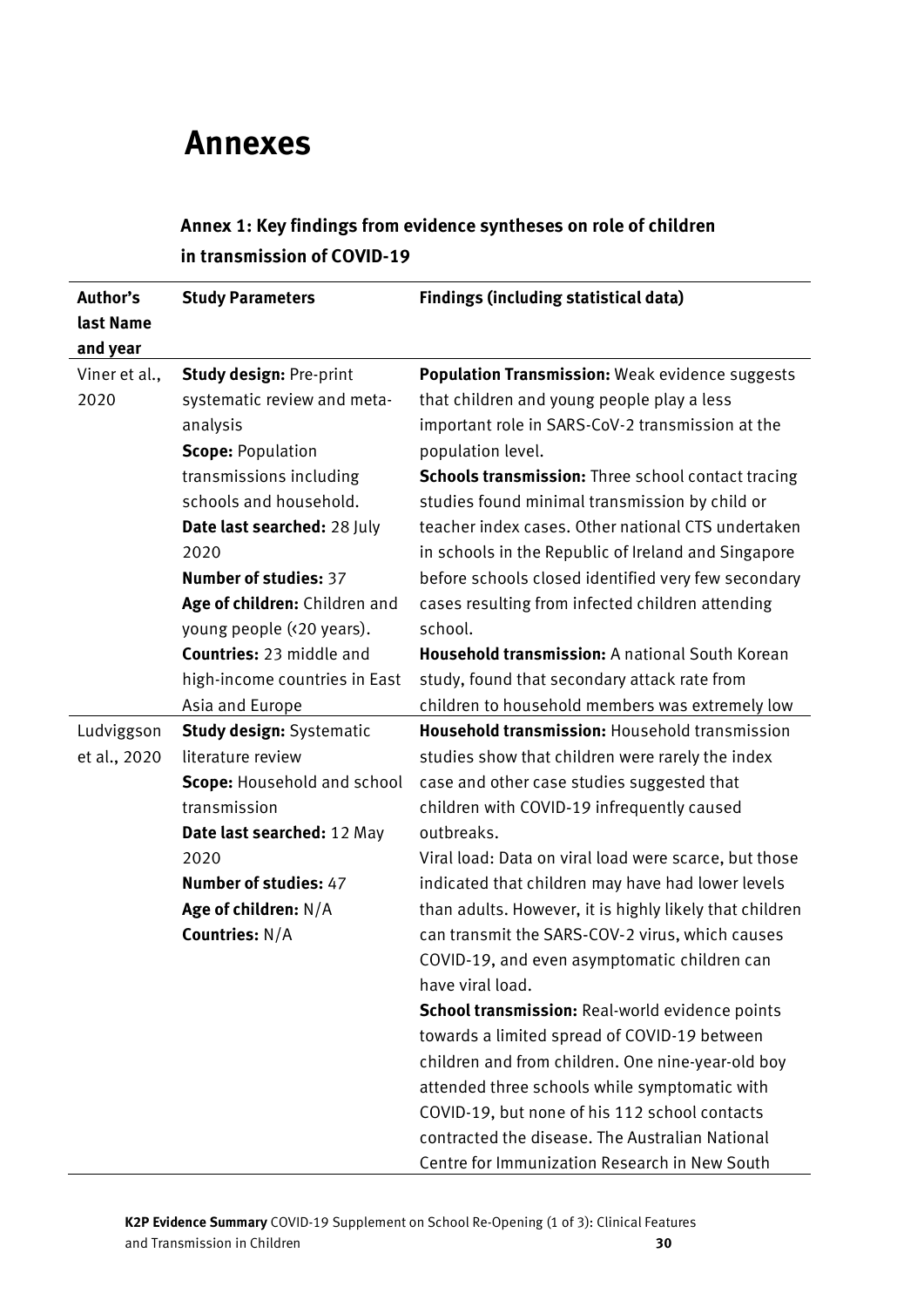| Author's           | <b>Study Parameters</b>                                                                                                                                                                                                                                                                                                                     | <b>Findings (including statistical data)</b>                                                                                                                                                                                                                                                                                                                                                                                                                                                                                                                                                                                                                                                                                                                                                                                                                                         |
|--------------------|---------------------------------------------------------------------------------------------------------------------------------------------------------------------------------------------------------------------------------------------------------------------------------------------------------------------------------------------|--------------------------------------------------------------------------------------------------------------------------------------------------------------------------------------------------------------------------------------------------------------------------------------------------------------------------------------------------------------------------------------------------------------------------------------------------------------------------------------------------------------------------------------------------------------------------------------------------------------------------------------------------------------------------------------------------------------------------------------------------------------------------------------------------------------------------------------------------------------------------------------|
| last Name          |                                                                                                                                                                                                                                                                                                                                             |                                                                                                                                                                                                                                                                                                                                                                                                                                                                                                                                                                                                                                                                                                                                                                                                                                                                                      |
| and year           |                                                                                                                                                                                                                                                                                                                                             |                                                                                                                                                                                                                                                                                                                                                                                                                                                                                                                                                                                                                                                                                                                                                                                                                                                                                      |
|                    |                                                                                                                                                                                                                                                                                                                                             | Wales described nine high-school students and<br>nine staff with confirmed COVID-19. These 18<br>individuals had contact with 735 students and 128<br>staff and only two children may have contracted<br>COVID-10 from these initial school cases, but no<br>staff contracted COVID-19                                                                                                                                                                                                                                                                                                                                                                                                                                                                                                                                                                                               |
| Madewell           | <b>Study design: Pre-print</b>                                                                                                                                                                                                                                                                                                              | Household transmission: Data suggests that                                                                                                                                                                                                                                                                                                                                                                                                                                                                                                                                                                                                                                                                                                                                                                                                                                           |
| et al., 2020       | systematic review and meta-<br>analysis<br><b>Scope: Household secondary</b><br>transmissions<br>Date last searched: July 29,<br>2020<br>Number of studies: 40<br>Age of children: N/A<br><b>Countries: China, South</b><br>Korea, USA, Spain,<br>Australia, Brazil, Brunei,<br>Germany, India, Israel Italy,<br>Singapore, Taiwan, and UK. | children have not played a substantive role in<br>household transmission of SARS-CoV-2 and most<br>studies reported significantly lower household<br>secondary attack rate of SARS-CoV-2 from children<br>contacts than adult contacts (16% versus 31 %,<br>respectively). One limitation is that many of the<br>included studies involved testing symptomatic<br>household contacts, which likely missed<br>asymptomatic infections, although secondary<br>attack rate estimates were similar across studies<br>testing all contacts and only symptomatic contacts.                                                                                                                                                                                                                                                                                                                 |
|                    | <b>Study design: Rapid review</b>                                                                                                                                                                                                                                                                                                           | <b>School transmission:</b> There is limited evidence                                                                                                                                                                                                                                                                                                                                                                                                                                                                                                                                                                                                                                                                                                                                                                                                                                |
| Li et al.,<br>2020 | <b>Scope: Population-based and</b><br>school-based and household<br>transmission<br>Date last searched: 30 April<br>2020<br>Number of studies: 16<br>Age of children: 0-18 years<br>Countries: Iceland, Italy,<br>South Korea, Netherlands,<br>California and the UK.                                                                       | detailing transmission of SARS-CoV-2 from children<br>especially in school settings. Two studies reported<br>a cluster outbreak of COVID-19 in schools and one<br>case report described a pediatric case that<br>attended school but did not transmit the disease to<br>any other pupils or staff despite a large number of<br>contacts in different classes.<br>Household transmission: One study reported a 3-<br>month-old whose both parents developed<br>symptomatic COVID-19 seven days after caring for<br>the infant.<br>Household and school transmission: One<br>retrospective study followed up 661 pupils and<br>staff in a French high school affected by an<br>outbreak of COVID-19 and found that 40.9% of<br>pupils and staff became infected by school<br>contacts. For household contacts, 10.9% of parents<br>and siblings of infected pupils were also infected. |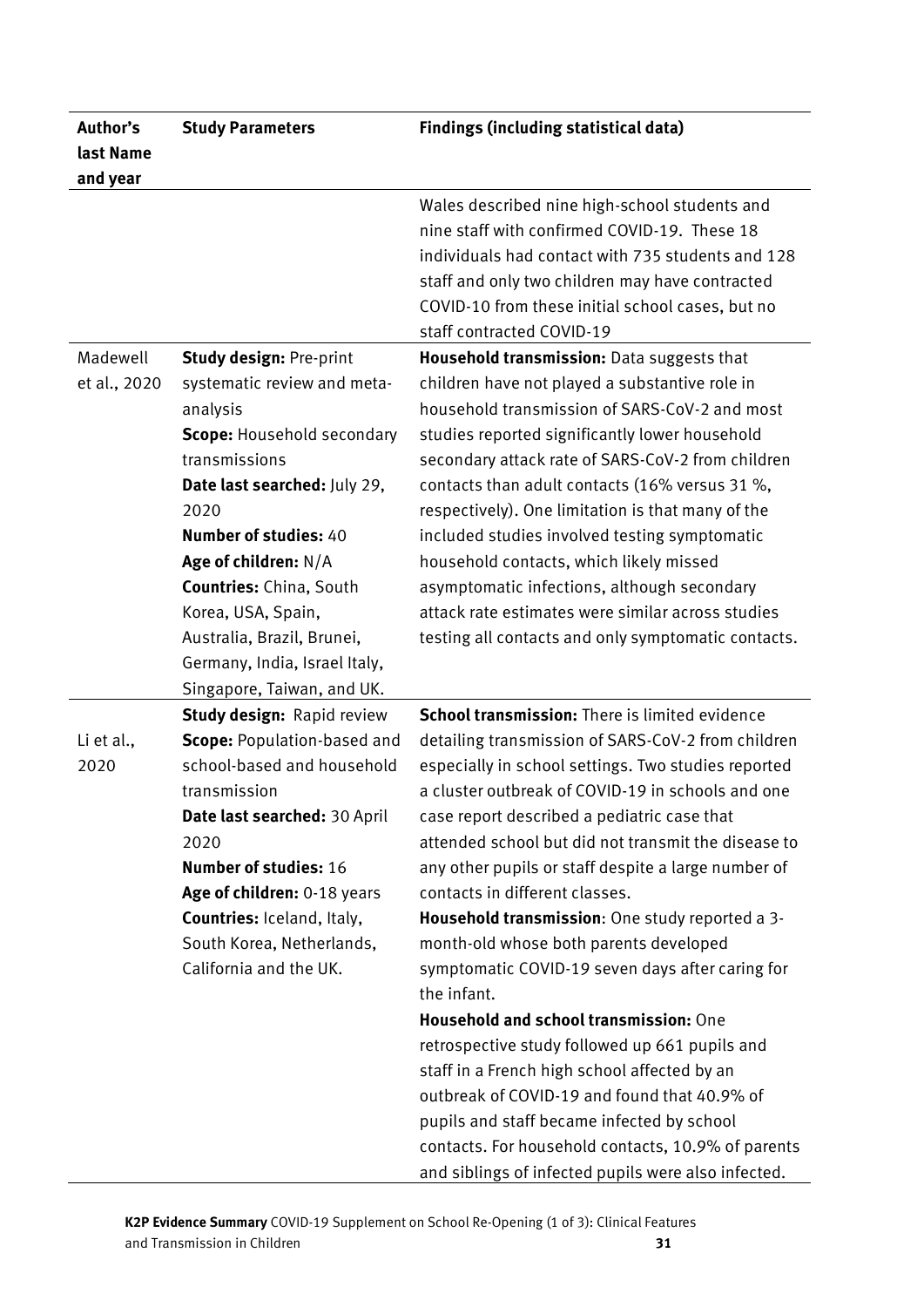| Author's               | <b>Study Parameters</b>                                                                                                                                                                                                                                                                                   | <b>Findings (including statistical data)</b>                                                                                                                                                                                                                                                                                                                                                                                                                                                                                                                                                                                                                                                                                                                                                                                                                                                                                                                                                                                                                    |
|------------------------|-----------------------------------------------------------------------------------------------------------------------------------------------------------------------------------------------------------------------------------------------------------------------------------------------------------|-----------------------------------------------------------------------------------------------------------------------------------------------------------------------------------------------------------------------------------------------------------------------------------------------------------------------------------------------------------------------------------------------------------------------------------------------------------------------------------------------------------------------------------------------------------------------------------------------------------------------------------------------------------------------------------------------------------------------------------------------------------------------------------------------------------------------------------------------------------------------------------------------------------------------------------------------------------------------------------------------------------------------------------------------------------------|
| last Name              |                                                                                                                                                                                                                                                                                                           |                                                                                                                                                                                                                                                                                                                                                                                                                                                                                                                                                                                                                                                                                                                                                                                                                                                                                                                                                                                                                                                                 |
| and year               |                                                                                                                                                                                                                                                                                                           |                                                                                                                                                                                                                                                                                                                                                                                                                                                                                                                                                                                                                                                                                                                                                                                                                                                                                                                                                                                                                                                                 |
|                        |                                                                                                                                                                                                                                                                                                           | However, almost all the students in the study were<br>aged 15-17 years, and appeared to have similar<br>disease characteristics to young adults. Rate of<br>infection reported might be not applicable to<br>younger children.                                                                                                                                                                                                                                                                                                                                                                                                                                                                                                                                                                                                                                                                                                                                                                                                                                  |
| Rajmil,<br>2020        | <b>Study design: Rapid scoping</b><br>review<br><b>Scope:</b> School and family<br>transmission<br>Date last searched: 28 May<br>2020<br><b>Number of studies: 14</b><br>Age of children: N/A<br>Countries: China, Taiwan,<br>Korea, Vietnam, Australia,<br>Geneva, the Netherlands,<br>Ireland and Spain | <b>School transmission:</b> Studies analyzing school<br>contacts found an extremely low level of COVID-19<br>transmission at school and suggested that school<br>closures may be less effective in COVID-19 as<br>compared to influenza outbreaks. In Ireland, no<br>secondary school cases were detected after<br>analyzing 125-475 contacts of 3 detected cases in<br>students (10-15 years old) before school closures.<br>Household transmission: Although no complete<br>data were available, 75-100% of COVID-19 cases<br>reported in the included studies were from family<br>transmission, and the percentage of asymptomatic<br>children varied from 15% to 60%.<br>Sero-prevalence: Preliminary results of study of<br>COVID-19 IgG prevalence carried out in Spain at the<br>general population level indicate that children<br><15 years have a lower prevalence of IgG antibodies<br>than adults<br>Author highlighted current lack of reliable, valid<br>and comparable data on epidemiological<br>surveillance, on the diagnostic tests, and the |
|                        |                                                                                                                                                                                                                                                                                                           | scarce knowledge on mechanism of transmission<br>and prognostic                                                                                                                                                                                                                                                                                                                                                                                                                                                                                                                                                                                                                                                                                                                                                                                                                                                                                                                                                                                                 |
| Merckx et<br>al., 2020 | <b>Study design: Systematic</b><br>review<br>Scope: Households, schools,<br>daycares, and clinical<br>settings                                                                                                                                                                                            | Household transmission: Children were rarely index<br>case and rarely caused secondary cases which was<br>different from influenza. Children had lower relative<br>infectivity                                                                                                                                                                                                                                                                                                                                                                                                                                                                                                                                                                                                                                                                                                                                                                                                                                                                                  |
|                        | Date last searched: 25 June,<br>2020<br><b>Number of studies: 18</b><br>Age of children: $\leq$ 20 years                                                                                                                                                                                                  | <b>School transmission:</b> In settings where schools<br>remained open or using data prior to closures, there<br>is little evidence of outbreaks or major<br>transmission into the community. In Australian                                                                                                                                                                                                                                                                                                                                                                                                                                                                                                                                                                                                                                                                                                                                                                                                                                                     |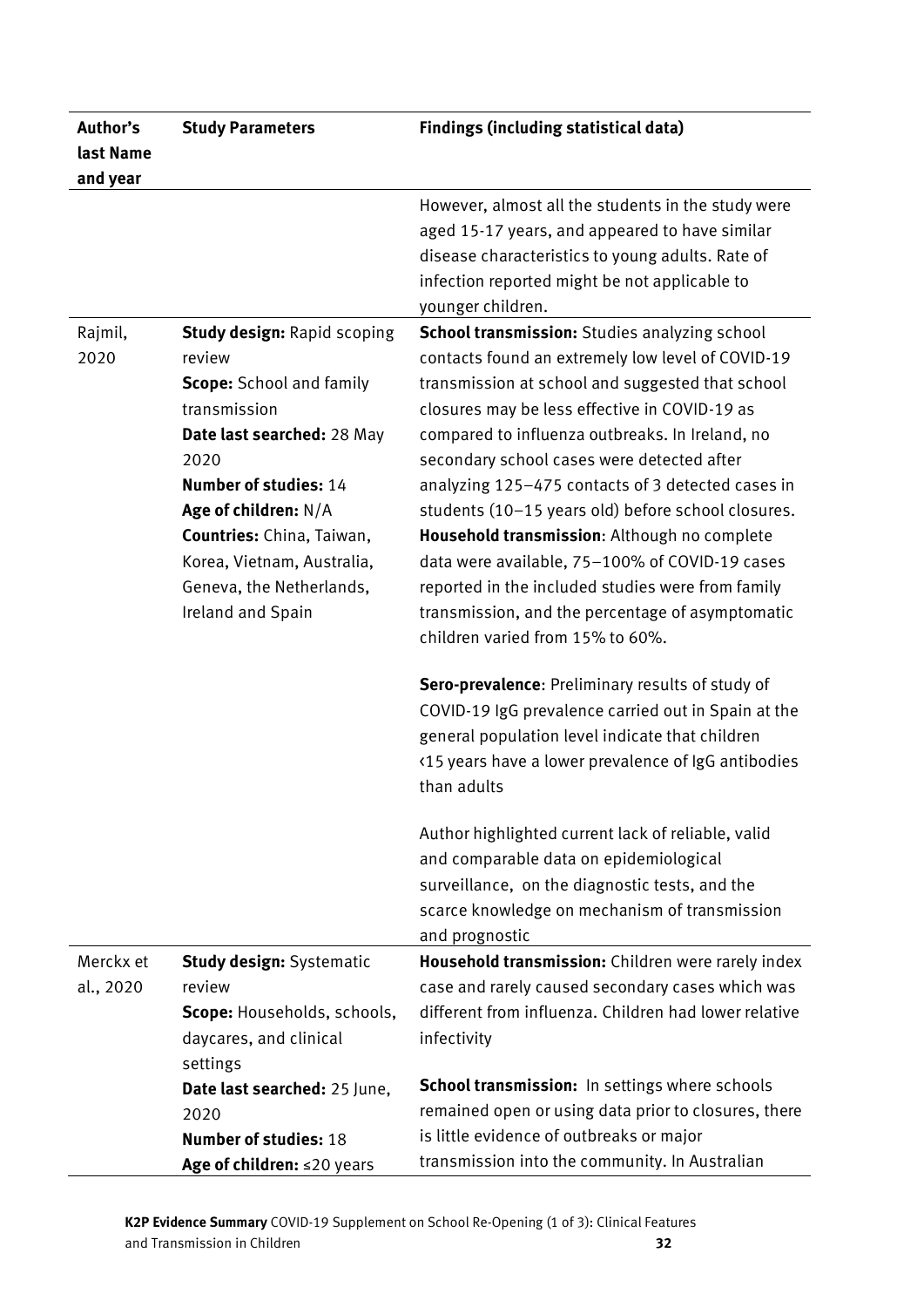| Author's<br>last Name<br>and year | <b>Study Parameters</b>                                                                                                                                                                | <b>Findings (including statistical data)</b>                                                                                                                                                                                                                                                                                                                                                                                                           |
|-----------------------------------|----------------------------------------------------------------------------------------------------------------------------------------------------------------------------------------|--------------------------------------------------------------------------------------------------------------------------------------------------------------------------------------------------------------------------------------------------------------------------------------------------------------------------------------------------------------------------------------------------------------------------------------------------------|
|                                   | <b>Countries:</b> China, Singapore,<br>South Korea, Japan, Iran,<br>Switzerland, Israel, Australia,<br>France, Ireland, Sweden,<br>USA, Germany, Denmark,<br>Norway, Canada and Italy. | schools, two children contracted COVID-19 after<br>exposure to 9 infected students and 9 infected staff<br>among 735 students and 128 staff. An outbreak in<br>a French high-school is described among 15-17<br>year olds, with limited cases among sibling<br>contacts. An Irish study describes exposure to an<br>infected child in primary school, two in high school<br>and 3 infected adults, and yet follow-up and testing<br>detected no cases. |
|                                   |                                                                                                                                                                                        | <b>Community: No increased transmission from</b><br>school-reopening amidst low community<br>transmission, nor from partial return of younger<br>groups amidst higher transmission. No increased<br>staff cases, but increased student cases on return,<br>especially older students (Germany)                                                                                                                                                         |
|                                   |                                                                                                                                                                                        | Sero-prevalence: In 455 children ages 5-19 in<br>Geneva, 6% were sero-positivity versus 8.5% in<br>adults. In Spain, 2.9% of children aged 5-9 were<br>seropositive versus 5.2% overall; lower in younger<br>children                                                                                                                                                                                                                                  |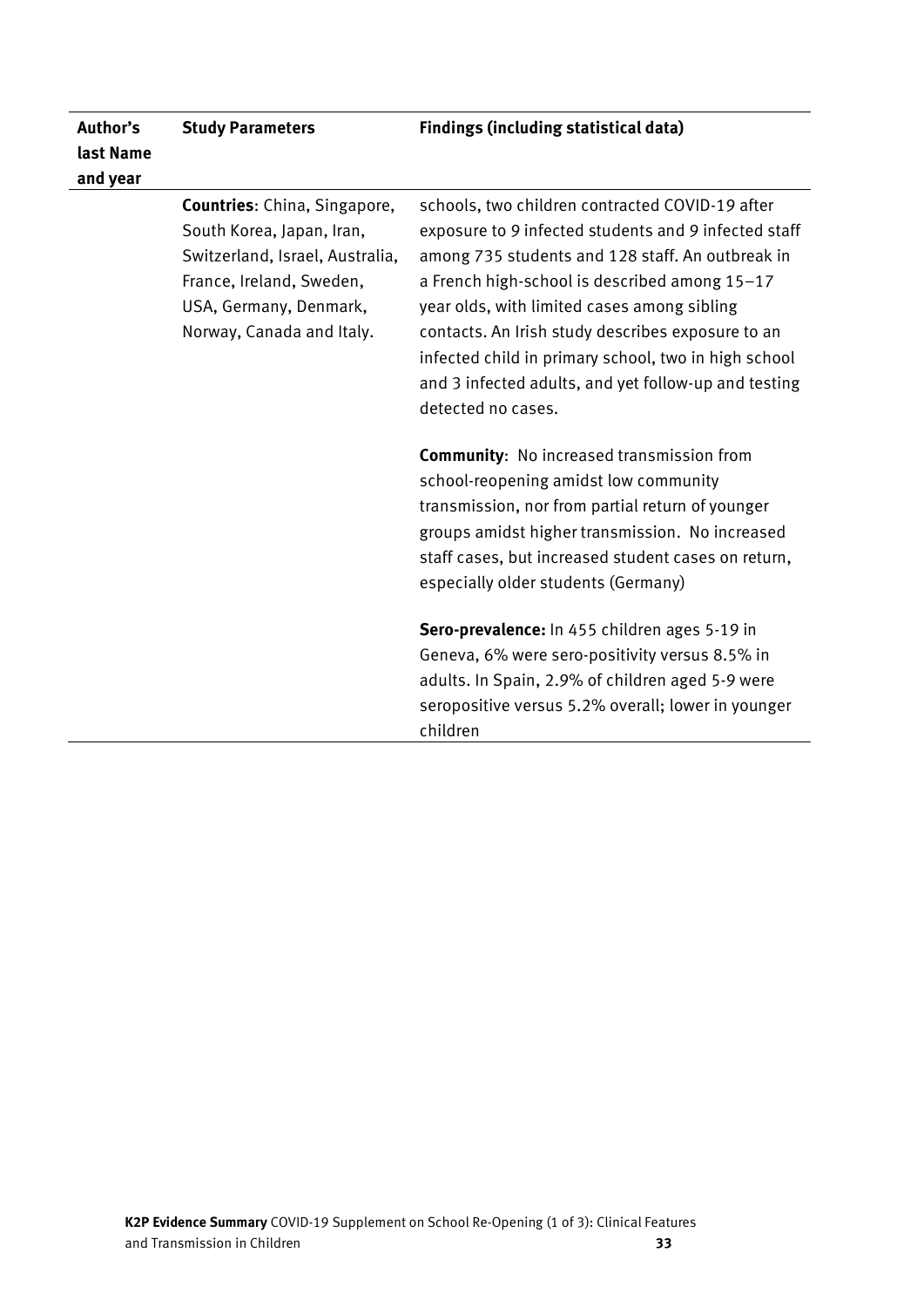Knowledge to Policy Center draws on an unparalleled breadth of synthesized evidence and contextspecific knowledge to impact policy agendas and action. K2P does not restrict itself to research evidence but draws on and integrates multiple types and levels of knowledge to inform policy including grey literature, opinions and expertise of stakeholders.